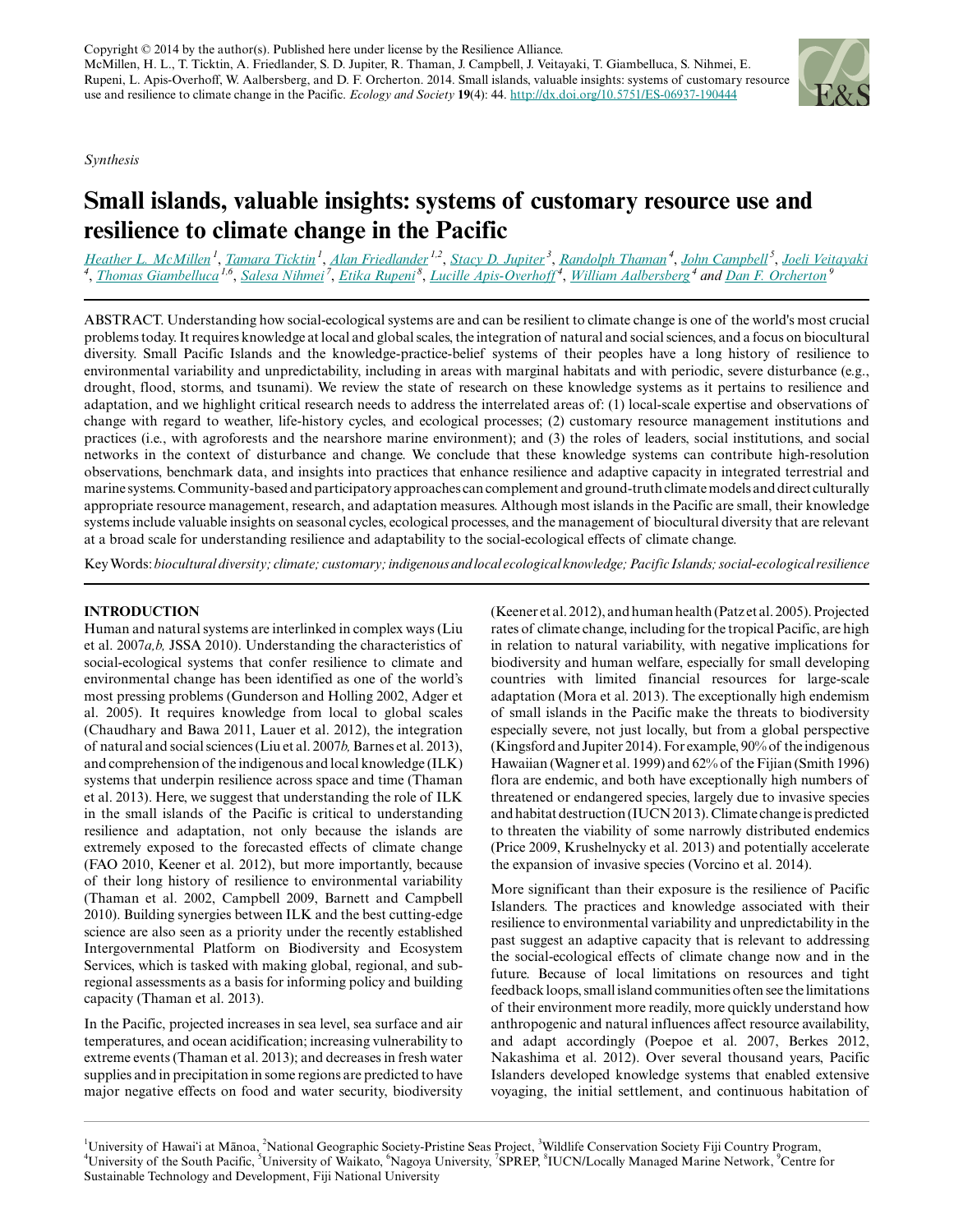islands across a range of climatic and biogeographic variables. This included developing adaptive responses to living in marginal habitats for food production (e.g., polycutural cultivation, aquaculture, food preservation, consumption of semi-wild foods), with periodic and severe disturbance from drought, cyclones, tsunamis, and volcanoes (Thaman et al. 2002, Nunn 2009, Barnett and Campbell 2010). Because of the high degree of remoteness and the need to be self-sufficient (not necessarily within each individual island, but among islands), the knowledge systems of Pacific Islanders are deeply rooted and complex. Compared to other small islands throughout the world, knowledge systems in the Pacific Islands are well documented, remain widely in practice (e.g., traditional calendars that guide resource use and management), and stand out in their potential to improve our understanding of resilience to anthropogenic climate and environmental changes.

ILK, also known as traditional ecological knowledge (Berkes 2012), comprises customary knowledge-practice-belief systems about the relationships of living beings (including humans) with one another and their environment, emerging through adaptive processes and culturally transmitted over generations. These systems can be conceptualized as four nested levels of analysis: (1) local knowledge of the environment (at the core), (2) associated customary resource management systems, (3) social institutions that guide management practices, and (4) worldviews (which encompass all other levels; Berkes 1999, Fig. 1). Because ILK is dynamic, it often integrates cosmopolitan and scientific information with place-based, experiential knowledge.

**Fig. 1.** Potential contributions of indigenous and local knowledge systems to social-ecological resilience to climate change. The concentric circle represents indigenous and local knowledge systems from knowledge to worldviews (adapted from Berkes 1999). The external circles identify ways local ecological knowledge systems can contribute to resilience in the context of climate change.



Because of the inherent links within social-ecological systems and among biological and cultural diversity, large-scale biodiversity conservation must also incorporate the cultural-linguistic diversity (Gorenflo et al. 2012) and associated knowledge-

practice-belief systems in those areas (e.g., Orcherton 2011, Barthel et al. 2013). A key component of biocultural diversity is the ILK. The localized and temporal depth of understanding in ILK systems is the basis for abundant and growing literature that clearly demonstrates the links between ILK and sustainable resource use (e.g., Bird et al. 2012, Cinner et al. 2012, Schmidt and Ticktin 2012), including in Pacific Islands (e.g., Johannes 2002, Thaman 2008, Friedlander et al. 2013). In the Pacific Islands, ILK systems have also been shown to build adaptive capacity to social and environmental change (Campbell 2006, Barnett and Campbell 2010, Lauer et al. 2012) and to improve understanding of the social-ecological effects of climate change (e.g., Berkes 2009, Lauer et al. 2012, Rudiak-Gould 2014). Scholarship on disaster risk management (e.g., Thaman 2002, McAdoo et al. 2009, Mercer 2010) has led the way for research on the role of ILK in strengthening resilience to climate change, and this research continues to develop in the Pacific (Green et al. 2010, Lefale 2010, Alexander et al. 2011).

Here, our interest in Pacific Islands spans from Papua New Guinea in the West to Easter Island in the East (including Australia and New Zealand, but with a focus on small islands). This vast expanse has been conceived of in a number of ways, including: regionally, as Polynesia, Micronesia, and Melanesia; geographically, as high and low islands; and linguistically, with an astounding diversity represented by approximately 20% of the world's 7106 living languages (Lewis et al. 2014). Although the variation across the region is well-established, there are also commonalities that enable and are cause for the circulation and movement of people, ideas, and material and nonmaterial goods within the region. The eminent scholar, the late Epeli Hau'ofa, emphasized how the "universe" of people in the Pacific Ocean has not been confined to land surfaces but is based on the expansive sea that surrounds and connects them (Hau'ofa 1994:152). He characterized the region as a "sea of islands", rather than existing as individual "islands in a far sea" (Hau'ofa 1994:153). This important distinction explains how we can consider the customary knowledge-practice-belief systems of such an expansive area in our discussion here, and how it is distinct from ILK in other regions of the world.

While ILK is place based and noted for its fine spatial scale, the connections among Pacific Islands and the movement of people (in terms of ancient migrations, interactions through trading and cultural exchange systems, and in modern contexts with Pacific Islanders living in diaspora) mean that some aspects of ILK are regional (though not uniform). For example, Pacific Islander ILK systems typically feature knowledge and practices related to cultivation of a range of species (e.g., taro, swamp taro, bananas, breadfruit, yam, sweet potato, coconut, pandanus, and more recently, cassava). The consumption of kava unites many parts of the region, both in ritual as well as in mundane settings. In the marine context, detailed knowledge and management of fishponds (Costa-Pierce 2002), fish weirs and traps (Dieudonne et al. 2002), gleaning (Chapman 1987), and nearshore and open ocean fishing (Johannes 1981, 2002, Hviding 1996, Ruddle 1998) are also characteristic. Important features of these systems include traditionally placed restrictions on specific species, lifeforms, people, places, or times, with "the tabu areas of Fiji, Vanuatu and Kiribati, the ra'ui in the Cook Islands, the kapu in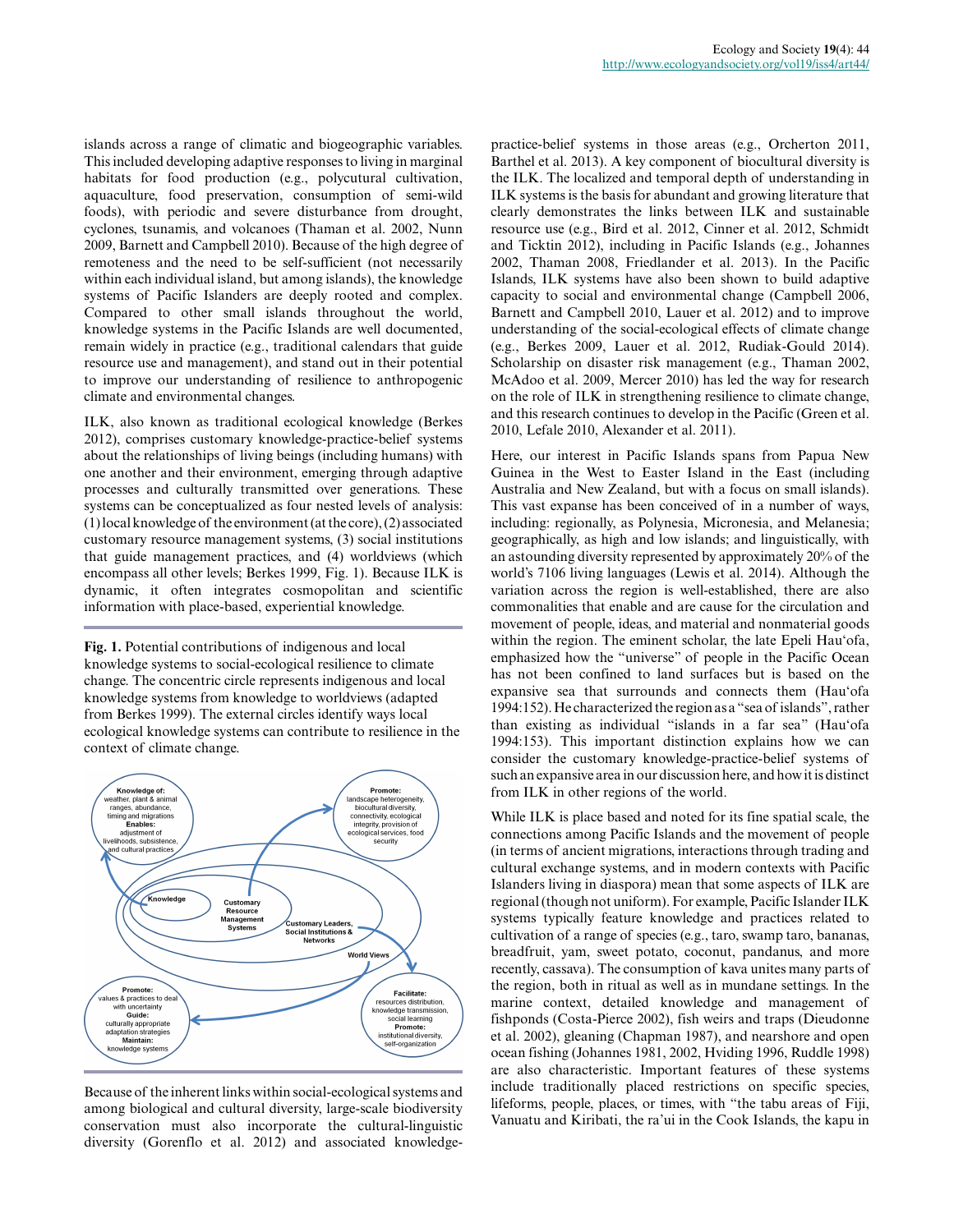Hawaiʻi, the tambu in PNG [Papua New Guinea], the bul in Palau, the mo in the Marshall Islands, the tapu in Tonga and the rahui in New Zealand (Māori)" (Vierros et al. 2010:7). Also central, if not paramount, among Pacific Islander ILK systems and identities are the traditions of seafaring and voyaging. The practices of open ocean wayfinding co-evolved with knowledge systems that include a profound understanding of ocean swells, wind, and meteorological, celestial, and biological cycles, upon which safe travel and accurate landings are determined (Lewis 1994). Another distinguishing feature of ILK systems in the region, especially on small islands, is the recognition of the interconnections across systems (e.g., terrestrial-riparian-marine, social-ecological). These "ridge to reef" concepts are reflected in land tenure and management practices that demonstrate an understanding of connections between upstream and downstream activities. This concept has been fundamental to ILK in Hawaiʻi (Blaisdell et al. 2005), Palau (Golbuu et al. 2011), Fiji and the Solomon Islands (Ruddle and Akimichi 1984, Baines 1989), and elsewhere.

Lessons from Pacific Islands might teach us about future adaptation and resilience on small islands, with broader implications globally (Fig. 1). There is a great need for better understanding of Pacific Island climate change adaptation and resilience, which has been emphasized by those in research (Mercer et al. 2007, Thaman 2008, 2009, Duffy 2011) and in policy (UNFCCC 2007, FAO 2010, Keener et al. 2012). Our objective is to present a review of and research vision for investigating the role of ILK in enhancing resilience to the effects of climate and environmental change in Pacific Islands, a vision that brings to the foreground the importance of place-based approaches and the need to support and empower local knowledge systems for climate change adaptation planning. To do this, we apply a socialecological resilience framework (Gunderson and Holling 2002), which acknowledges that coupled human-natural systems are intrinsically dynamic (Nelson et al. 2007). Resilience is "the capacity to absorb shocks and maintain function, self-organize and learn and adapt" (Carpenter and Brock 2008), and resilience to disturbance requires institutional capacity to respond to environmental feedback, to learn and store information, and to be prepared to adapt to change (Holling 2001). Adaptability is a social component that refers to "the capacity of actors in the system to influence resilience" (Walker et al. 2004), and it is shaped by the resilience of both its social institutions and the natural ecosystems on which they rely (Folke et al. 2003).

Here, we review the state of knowledge of ILK as it pertains to resilience and adaptation. This is based on searches of the peerreviewed literature across the natural and social sciences (e.g., primarily through Google Scholar, Biological Abstracts, and Social Sciences Citation Index), ethnographic literature, gray literature, and project websites (including government, nongovernment, and nonprofit). The primary literature review was conducted from December 2012 through April 2013 (with subsequent reviews to update findings). Focal areas of the research emerged from a 2012 workshop on ILK and climate change (held in Suva, Fiji), with regional experts participating. Search keywords included: islands, climate change, disaster management, indigenous knowledge, indigenous ecological knowledge, traditional knowledge, traditional ecological knowledge, resilience, adaptive capacity, adaptation, nutrition,

local knowledge, indigenous knowledge, traditional knowledge, local ecological knowledge, agroforesty, marine, communitybased resource management, and resource management. Here, we focus on Pacific Islands and highlight critical research needs to address the interrelated areas of: (1) local-scale expertise and observations of change with regard to weather, life history cycles, and ecological processes; (2) customary resource management institutions and practices; and (3) the roles of local leaders, social institutions, and social networks in the context of disturbance (Box 1).

## **RESULTS AND DISCUSSION**

#### **Observations of weather, life history cycles, and ecological processes**

In the Pacific Islands, global climate model projections are challenged by the islands' small-scale topographic features, the strong influences of El Niño/Southern Oscillation and the Pacific Decadal Oscillation (Timm and Diaz 2009), and the dearth of "long-term, high-quality data on rainfall, stream flows, waves, and [the functioning of] ecosystems" (Keener et al. 2012:120). ILK that distinguishes and communicates past patterns in atmospheric phenomena, weather, phenology, and ecological processes enables people to anticipate and prepare for future conditions (Orlove 2003, Acharya 2011). Understanding and adapting to environmental change has been the basis for the evolution of human subsistence and for directing communal activities across time and space, such as where and when to fish, plant, harvest, conserve, feast, voyage, relocate, migrate, etc. (e.g., Green et al. 2010, Lefale 2010, Leonard et al. 2013). The ILK of Pacific Islanders includes a rich understanding of atmospheric, weather, and seasonal cycles based on long-term observations, which they draw upon to identify and evaluate the effects of a changing climate (Green et al. 2010, Leonard et al. 2013). We propose three research priorities for learning from Pacific Islander ILK to deepen our understanding of climate change.

**Box 1.** Recommended priorities for research on ILK and resilience to climate change in Pacific Islands.

- **.** Conduct site-specific seasonal calendar studies across and within islands to set reference points for identifying current and future change and for communicating between local and scientific observers;
- **.** Coordinate with and integrate climate change monitoring into successful community-based natural resource monitoring programs;
- **.** Use ILK-informed observations as the basis for formulating research questions and hypotheses to guide research on environmental and climate change;
- **.** Record, monitor, and share local observations and experimentation (i.e., which crops respond or endure best under climatic stress, how migrations and phenology are changing) so they can be compared across locations and inform an understanding at a regional level;
- **.** Work with traditionally trained navigators and document their knowledge of typical conditions and patterns as well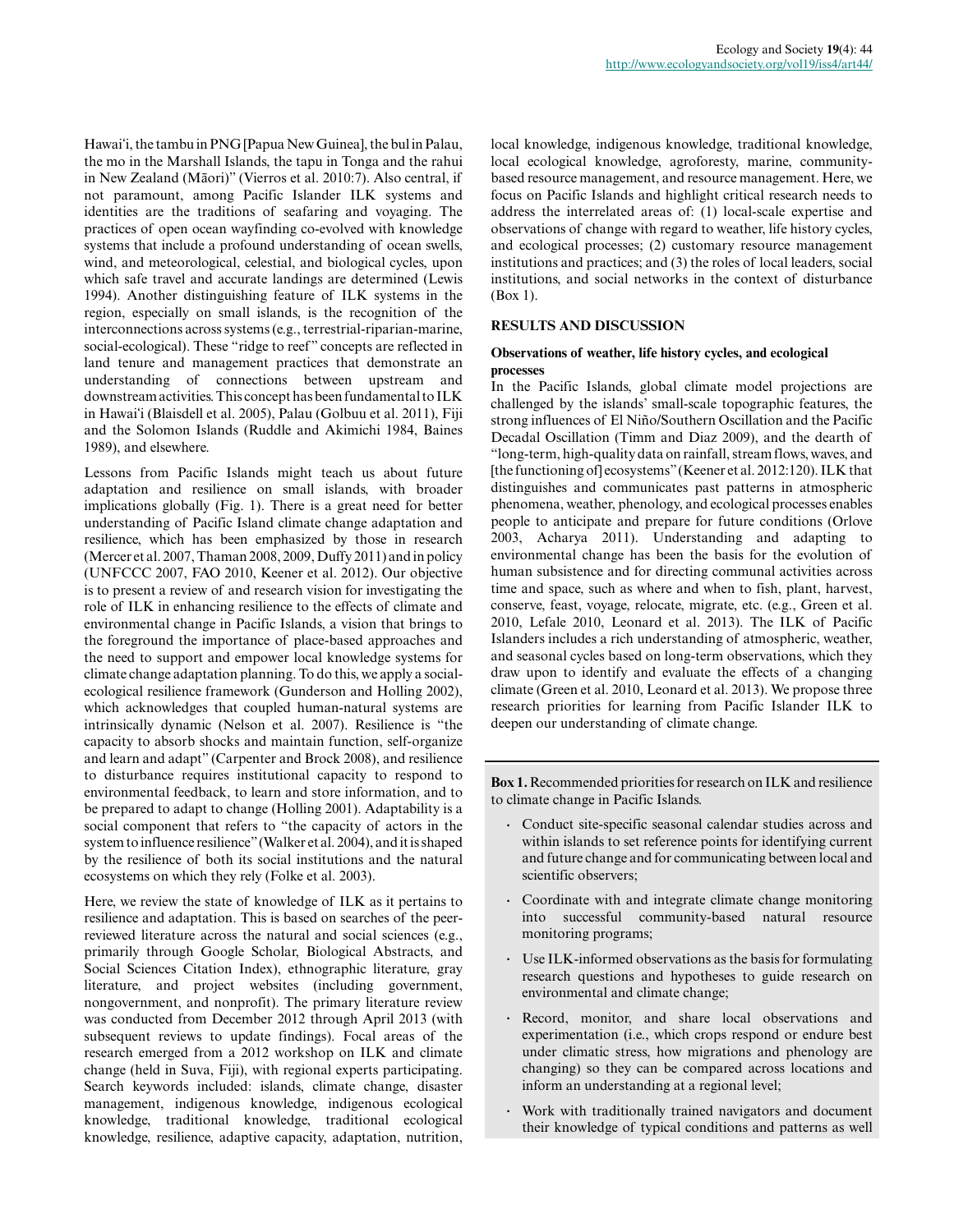as observations of change with regard to ocean conditions, weather, and migrations of birds and marine mammals;

- **.** Explore and identify how customary resource management practices (e.g., agroforestry and nearshore fishing) are adapting to changing conditions (climatic, socioeconomic, and ecological) and assess impacts on indicators of resilience;
- **.** Explore the ability of agroforests to moderate extremes in water flow, their ecological benefits to adjacent forest areas, and how this affects resilience;
- **.** Explore the effects of drought, storms/floods, saltwater incursion, and inundation on different crop varieties and species in agroforestry systems;
- **.** Assess how customary fisheries management practices might affect ecological resilience under various climate change scenarios;
- **.** Identify if/how customary agroforestry and other agricultural practices might be expanded and adapted to help address the effects of the predicted decline in coastal fisheries;
- **.** Explore the dynamics among leadership roles (i.e., customary, church, government, and nonprofit leaders), institutional diversity, local communities, and resilience to climate change;
- **.** Explore how integrated, culturally appropriate adaptation strategies that include ILK and build upon customary governance structures can best be implemented and disseminated;
- **.** Explore how adaptation measures can foster effective resource management and social resilience by incorporating ILK and involving women, youth, and nonindigenous community members;
- **.** Explore and document current practices of reciprocity and social network exchanges in different economic and market contexts;
- **.** Explore how to integrate cultural values and practices that promote resilience into adaptation communication and planning.

## *Seasonal calendars*

People define time based on astronomical (movement of stars, sun, moon), meteorological (wind, weather), and cultural (human activities) elements (Malinowski 1927). Segments of time are often structured around the concept of seasons, which are recognized and named by people around the world (Orlove 2003). In Melanesia, Mondragón (2004:289) explains, "local groups often create associations between the patterns and perturbations of the environment and cycles of human production which constitute organizing frameworks evocative of what Western observers label 'calendars'." Here, we use the term "calendar" to refer to such a spatio-temporal concept, whether it is intangible and has been passed down through oral tradition, a tangible calendric representation in the Western sense, or something between the two.

Over millennia, indigenous people in the Pacific Islands and Australia have developed customary calendars that include expectations of weather (e.g., wet and dry seasons), phenological characteristics (e.g., the fruiting of *Pandanus* spp. and breadfruit [*Artocarpus altilis*], or the rising and spawning of the palolo sea worm [*Eunice viridis*]), as well as the astronomical cycles that characterize the seasons or correlate with weather conditions and establish the timing of resource management, horticultural, and ritual events (e.g., final feast, first digging of yams; Mondragón 2004, Green et al. 2010, Lefale 2010, Leonard et al. 2013).

Building on the foundation of early anthropologists in the Pacific Islands who described indigenous concepts of time (e.g., Malinowski 1922, Leach 1950), noteworthy research describing the characterizations of seasons has followed from ancient (e.g., Kirch and Green 2001) to contemporary populations (e.g., Sillitoe 1994, Mondragón 2004). These concepts are generally structured as lunar calendars that direct fishing and horticultural activities based on expectations of precipitation. Despite the foundation of scholarship in this area and the rich systems of ILK in the Pacific, the significance of customary seasonal calendars to understanding social-ecological effects of climate change has only been described in a handful of cases, with a large representation from Aboriginal Australians, including the Miriwoong people from East Kimberly (Leonard et al. 2013), Walpiri from central Australia, Martu from northwestern Australia, and others (Prober et al. 2011), and Torres Strait Islanders (Green et al. 2010). We are aware of only two published studies with Pacific Islanders: Te Whānau-ā-Apanui, a Māori tribal group in Aotearoa (King et al. 2008) and Samoans (Lefale 2010), and an in-progress project in Kaʻūpūlehu, Hawaiʻi. Although research on the topic is still emergent, the value of seasonal calendars is realized in the applied world. For example, the Micronesia Conservation Trust (a nongovernmental organization) engages a community-based process in Micronesia to document seasonal calendars and observations of change as a strategy for understanding and facilitating adaptation to the social and biological effects of climate change (Gombos et al. 2013). UNESCO supports efforts to inform climate change policies through promoting the indigenous voices behind seasonal calendars and the local environmental knowledge, values, and practices they embody (e.g., [http://www.unesco.org/new/en/apia/](http://www.unesco.org/new/en/apia/natural-sciences/local-indigenous-knowledge/traditional-knowledge-calendars/) [natural-sciences/local-indigenous-knowledge/traditional-knowledge](http://www.unesco.org/new/en/apia/natural-sciences/local-indigenous-knowledge/traditional-knowledge-calendars/)[calendars/\)](http://www.unesco.org/new/en/apia/natural-sciences/local-indigenous-knowledge/traditional-knowledge-calendars/). Because seasonal calendars focus on past patterns in annual variability, they represent an opportunity to identify current and future changes by serving as reference points, especially in cases where information is not well documented in the scientific literature (e.g., Thornton and Scheer 2012). In addition to being valuable tools for communicating nuanced, place-based information to scientists, calendars are also valuable for supporting the transmission of ILK from elders to the next generation, thereby providing a resource for adapting to changing conditions (Leonard et al. 2013) and strengthening resilience (van Oudenhoven et al. 2011; Box 1).

Because seasonal phenomena can vary within islands (e.g., windward and leeward sides) and because pressure on resources varies across islands, conducting site-specific seasonal calendar studies is a research priority (Box 1). Different levels of human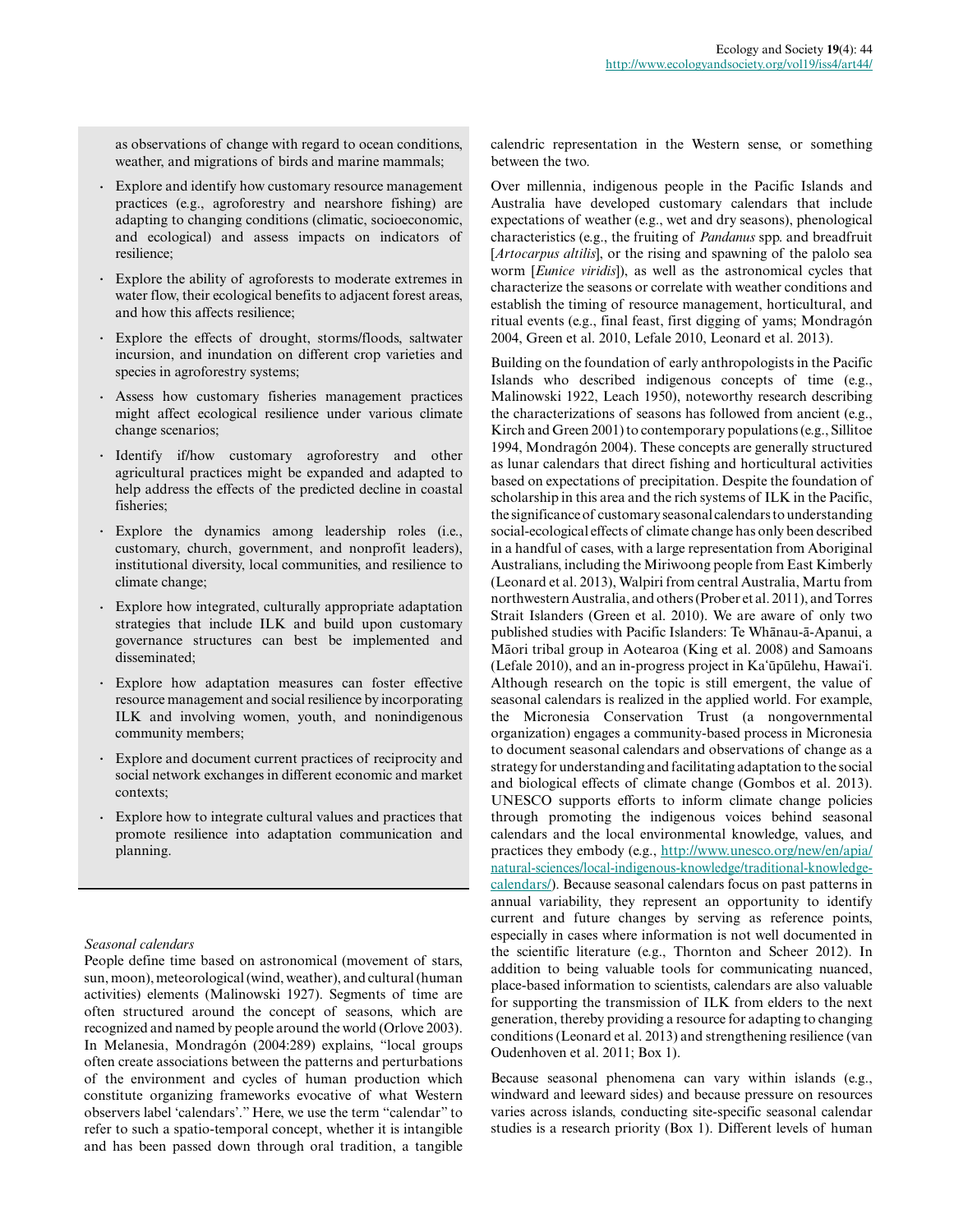population growth and pressure on resources is reflected in variation in existing customary calendars. Some calendars focus on conservation and management (e.g., marine resource management in Hawaiʻi). Others have more emphasis on optimal harvest and yield, such as those in Fiji, where large-scale resource pressure is relatively new, and therefore, is not represented strongly in customary seasonal or moon calendars that guide the use and management of marine resources. This range of conditions and responses suggests the need for research to investigate how variation in calendars relates to managing for resilience today. In cases when representations of calendars are not widely known, or conditions have changed, collaborative and community-based approaches should be used to research and represent ILK about annual cycles appropriately across time and space. For example, in recent years, by observing spawning behavior and fish gonad development, communities in Hawaiʻi have developed calendars identifying the spawning periods for the major resource species (e.g., *moi* or Pacific threadfin [*Polydactylus sexfilis*]), which support the establishment of customary seasonal *kapu* (closures) to protect spawners (Poepoe et al. 2007, Friedlander et al. 2013). In Fiji, Tuvalu, Tokelau, and other areas of the Pacific, the seasonality and large aggregations of post-larval rabbitfishes (*Siganus* spp.) are featured in legends and linked closely to the names of the months in traditional calendars (R. Thaman, *unpublished data*). It will be important to conduct this research with attention to intra-cultural variation, as recent research in the Marshall Islands shows that elders (who have had more time to observe environmental change) were significantly "more likely to report a changed climate, sea level rise, and altered seasons," compared to younger adults (Rudiak-Gould 2014:83).

The ethnoclimatology database (Orlove 2003) includes locations, indicators, and timing of seasons. This offers a template for the collection of essential data that could be compared over time and across space. Examples of the co-creation (i.e., through a participatory process) of tabular (Leonard et al. 2013) and circular (Prober et al. 2011) format calendars that represent socialecological indicators of seasons and include weather, phenology, and cultural activities provide further guidance for the process. A notable example from the Miriwoong in Kununurra, Western Australia, is available at: <http://www.mirima.org.au/calendar/> (Mirima Council 2011).

## *Tracking indigenous and local knowledge-informed observations of changes*

Although many indigenous information systems (oral traditions) in the Pacific Islands have eroded, Bridges and McClatchey (2009:143) note: "traditional and modern record keeping practices are reviving. Having thousands of trained eyes watching and documenting what they see happening, because they are using the land rather than removed from it, should be taken by scientists as an opportunity for environmental monitoring and analysis." Other researchers have recommended integrating ILK-informed observations of change into the development of climate change response strategies (e.g., Berkes and Jolly 2001, Salick and Ross 2009), and using long-term community-based monitoring (Cruikshank 2001, Prober et al. 2011, Berkes 2012) to document unusual changes in seasons. Such community-based monitoring can identify population shifts in plant and animals (i.e., new species appearing or others disappearing), changes in species abundance, and changes in the timing of migrations and

phenology (Turner and Clifton 2009, Green et al. 2010, Jacob et al. 2010). It can help ground-truth and refine regional climate models, and it can improve the utility of climate change predictions and the confidence in climate change analyses (Marin 2010), which can inform the management of culturally relevant resources, specific species, and social-ecological processes (Fig. 1).

Monitoring informed by ILK (i.e., through participatory research) can be more efficient in management and policy responses than scientific research alone (Danielsen et al. 2010). This has been demonstrated in the Pacific, for example, by the Fiji Locally Managed Marine Area Network, which builds on customary marine tenure and taboo (restrictions) for fishing (FLMMA 2011, Jupiter et al. 2014), and in Moʻomomi Bay (Molokaʻi, Hawaiʻi), where community-based monitoring informed by ILK supports a sustainable fishery (Poepoe et al. 2007). The knowledge, awareness, and motivation needed to make programs like these successful also apply to monitoring climate change. Research on climate change could be more efficient and meaningful if it is coordinated with and integrated into successful community-based monitoring programs that empower local communities by listening to and promoting their ILK (Fig. 1). For instance, a fisheries monitoring program could supplement ILK with additional fields to note shifts in the timing of spawning or migrations, changes in weather patterns, and/or other locally relevant variables. Deciding which variables are most appropriate to monitor needs to be part of a participatory process to ensure they are tailored to place, important to the local community, and make sense in the local language. Concepts such as "resilience" and "climate" do not necessarily have equivalent or direct expressions in local languages (see Grantham et al. 2011 for an example from Fiji). We strongly advocate a commitment to participatory approaches and rigorous ethnographic research to yield accurate and precise data on local observations of change, and to join communities in addressing questions that are significant, e.g., to local food security, water security, health, and cultural identity. In addition, we encourage scientists to look to ILK-informed observations as the basis for formulating research questions and hypotheses to guide research on environmental and climate change (e.g., Bart 2006; Box 1).

Although multiple community-based observation networks that rely on ILK to identify the social-ecological effects of environmental change have been established in the Arctic (e.g., Mahoney et al. 2009, Huntington et al. 2011, Eisner et al. 2012), there is still a need for coordination of observations in the Pacific Islands. There are opportunities to learn from and expand existing programs such as the Vanuatu National Climate Change Adaptation Strategy, which includes a catalog of almost 500 strategies based on customary and local knowledge for dealing with extreme events (e.g., knowledge related to forestry, agriculture, water use, etc., for dealing with cyclone, drought, fire, flooding, and sea level rise; Republic of Vanuatu 2011). By involving farmers, fishers, hunters, gatherers of nontimber forest products and, in the case of Hawaiʻi, ranchers, in research, we can expand the understanding of environmental changes (e.g., species distributions, phenology, landscape, and ecological processes) and how to deal with them, thus providing critical information for making more suitable and timely decisions about resource management (Fig. 1).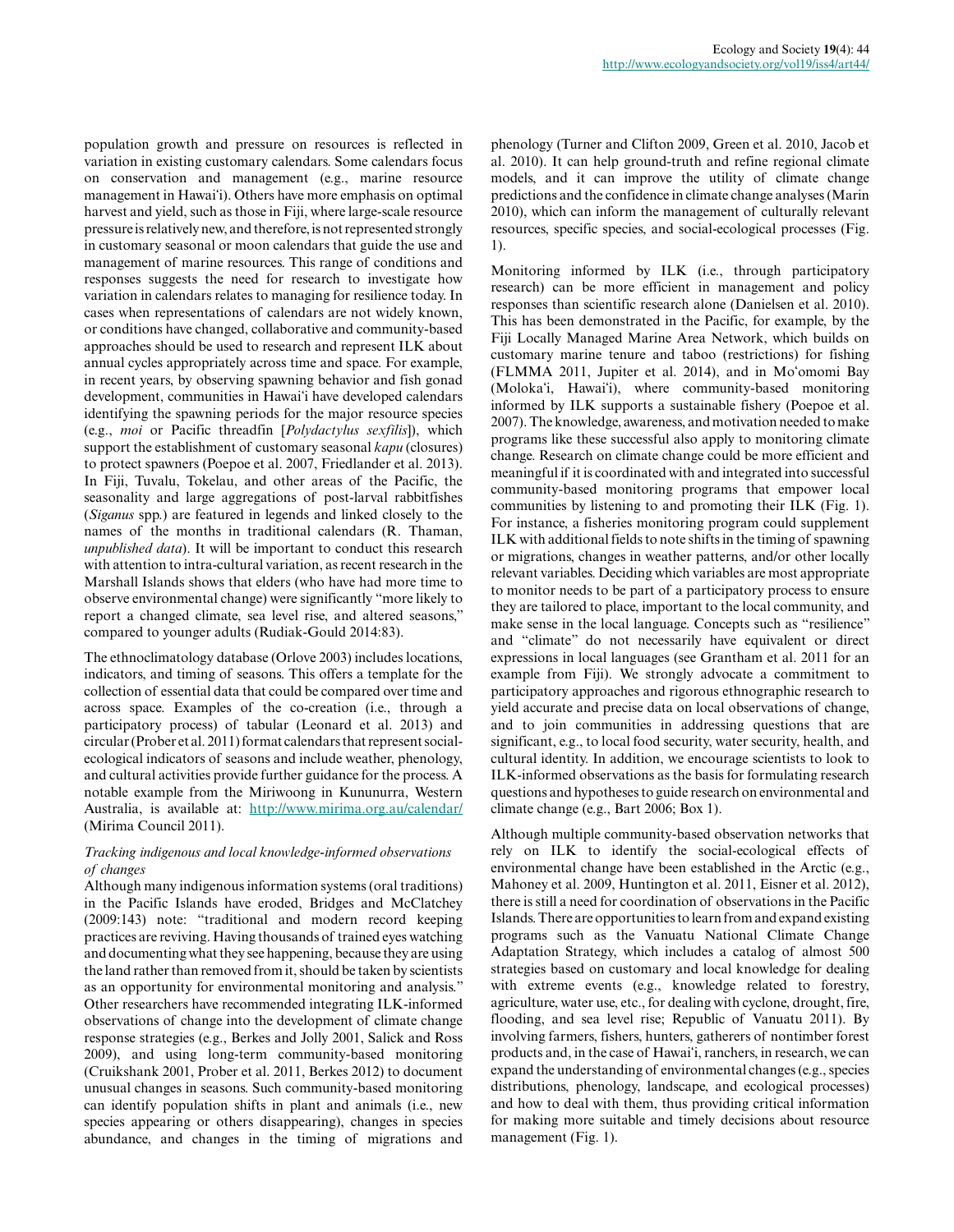Research on seasonal calendars and ILK-informed observations of change are complementary. Together, they have great potential for better understanding and tracking change and for shaping research that is meaningful to and resonates with local people's on-the-ground experiences, values, and needs. It is critical to frame and scale research with ILK perspectives; otherwise, scientific research risks being "too narrow, shallow, or broad to be meaningful in the context of community adaptation at the landscape scale" (Thornton and Scheer 2012). This kind of monitoring is critical beyond the local scale. Across the Pacific Islands, there is a need for a systematic way of recording, monitoring, and sharing local observations so they can be compared across locations (e.g., which crops respond or endure best in climatic stress, how migrations and phenology are changing; see Box 1). This can inform adaptive management more broadly.

# *Navigators' knowledge*

In the Pacific Islands, the ancient and ingenious system of noninstrument wayfinding is based on "observations of stars and other heavenly bodies as well as of the changing wind and sea states, the patterning of the clouds, the flight of land-nesting seabirds and other facets of the marine environment" (Finney and Low 2006:156). In the region, traditional navigators recognized the correlation between the rising of specific stars and the timing of storms, using these for reckoning time and planning voyages (e.g., Erdland 1914). Because knowledge of weather is essential for navigators, they are well positioned to make unique and complementary contributions to the understanding of changes in weather patterns, especially conditions in the deep sea, open ocean environment. Although there is a solid foundation of scholarship on traditional navigation (e.g., Lewis 1994, Finney 1998), especially as it concerns the migration routes and settlement of the Pacific Islands (e.g., Finney 1977, Howe 2006), navigators' knowledge and observations of climate change remain largely unexplored. Although such knowledge declined in the first half of the twentieth century, there has been a resurgence of traditional voyaging and the use of traditional navigation systems in the Pacific Islands (Finney 2003, Genz 2011), and much collaboration with and integration of global scientific research and educational programs, especially related to environmental stewardship. (Exemplary is the Hōkūleʻa, a double-hulled voyaging canoe which was first launched in 1975 and fueled the Hawaiian Renaissance. Its worldwide voyage from 2012–2017 is focused on promoting sustainability, as summarized by the slogan "Island Wisdom, Ocean Connections, Global Lessons". See: [http://hokulea.org/\)](http://hokulea.org/). Given the high uncertainty in future projections of changes in Pacific Ocean currents (Vecchi et al. 2006) and trade wind patterns (Garza et al. 2012), research with navigators may also offer an opportunity to learn how knowledge systems are adapting to changes in weather and marine organisms. A high priority should be given to working with navigators to document their knowledge of typical conditions and patterns as well as any observations of change with regard to ocean conditions, weather, and migrations of birds and marine mammals (Box 1). An equally high priority should be given to learning from successful education and knowledge transmission efforts around the topics of sustainability and resilience, as they are crucial for climate change adaptation.

#### **Customary resource management systems**

Customary resource management systems are based on ILK and developed through adaptive processes. They rely on the ability of resource users or managers to understand environmental feedbacks and modify practices accordingly (Berkes 2012). Customary resource management systems exist across the globe, usually alongside other kinds of land and sea management. In some places, they are the dominant system, in others, they have become marginal. However, they remain important for subsistence and well-being in many of the regions that are expected to be most affected by climate change such as the arctic (Berkes 2012), mountaintop communities (Salick and Ross 2009), and small island nations.

Customary resource management systems often center on the manipulation of regeneration cycles and ecological processes (Alcorn 1989, Altieri et al. 1989). For example, in shifting agriculture systems, the process of succession is manipulated as ecological communities and landscapes are managed through temporary small-scale clearings and, in many cases, controlled fires. There is growing evidence that some customary resource management systems in the Pacific can play a key role in maintaining ecological integrity in the context of disturbance (Ticktin et al. 2006, Bird et al. 2012, Trauernicht et al. 2013). Customary resource management systems have also been recognized as key to building adaptive capacity in small Pacific Islands (Campbell 2006, Barnett and Campbell 2010, Vaughan and Vitousek 2013), but they continue to be modified under rapidly changing social, economic, and ecological contexts (Cinner and Aswani 2007, Brewer et al. 2012, Lauer et al. 2012).

Many customary resource management systems are based on understanding the interconnectedness of different habitats and members of the ecosystems, including humans. They often involve the combined production of both plants and animals, including fish, and the integrated management of a diversity of vegetational zones that overlap in space and time such as home gardens, agricultural areas or agroforests and fallows of differing ages, and interspersed wild areas, including forests, lakes, grasslands, and swamps (Tuxill and Nabhan 2001). While scientific research has traditionally conceptualized separate terrestrial and marine systems (and to some extent still does, although ecological research is more integrative), customary resource management systems, including those on small Pacific Islands, recognize their interconnectedness. Examples of these ridge-to-reef concepts are the *ahupua*ʻ*a* system in Hawaiʻi (Blaisdell et al. 2005) and the *vanua* system in Fiji (Baines 1989), where land and sea space exist as a continuum, and people are an integral part of the ecosystem. The Japan Satoyama-Satoumi Assessment is one of the most comprehensive attempts to show how traditional agricultural, village, rural, and human-managed seascapes constitute critical social-ecological production landscapes, something that has also been shown to be true in the Pacific (Thaman, *unpublished manuscript*). These conceptual models are valuable for framing research on resilience to climate change because of the social and ecological interconnections they recognize.

## *Agroforestry and social-ecological resilience*

Little research has directly linked the customary resource management practices associated with ILK such as agroforests (traditional polycultural systems) to resilience and adaptation to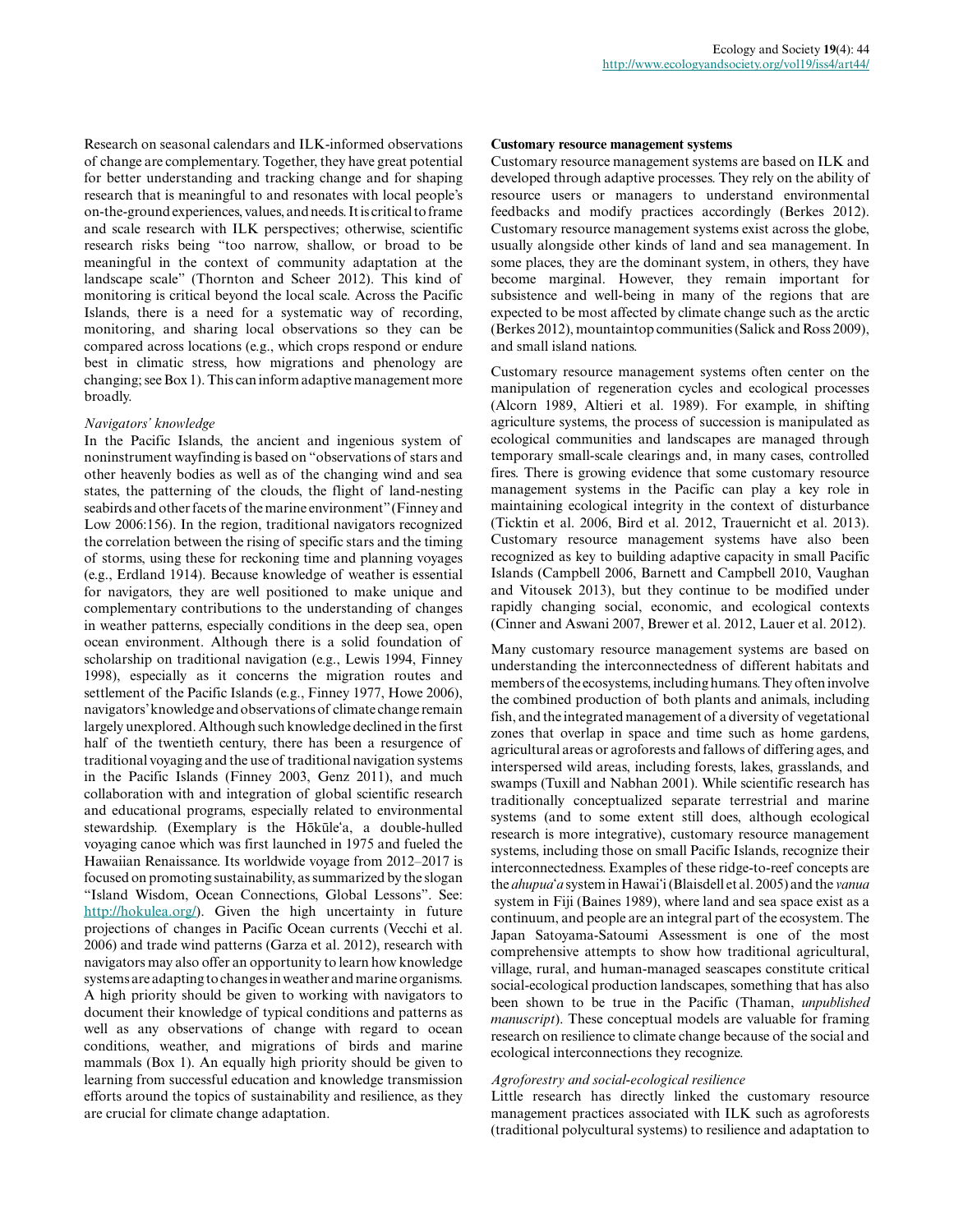climate change (Tscharntke et al. 2011, Mijatović et al. 2013); however, agroforests in Pacific Islands have been documented as model systems for sustainable food production (Thaman 1976, Vergara and Nair 1985, Raynor and Fownes 1991*a,b,* Thaman and Clarke 1993, Thaman 2008), and food security is an important indicator of resilience. Most Pacific Island agroforests are variations on shifting agriculture and are typified by the integrated use of a diversity of native and introduced fruit and nut trees and understory agricultural crops (predominantly roots), extended fallow periods, and rainfed irrigation (FAO 2010). They range from extensive to intensive, depending on the local population density (Clarke and Thaman 1993), and are often interspersed with other vegetation zones, including fallows of different stages of regrowth and old-growth forests (Thaman 2008).

Pacific Island agroforestry systems may foster resilience though their contributions to biocultural diversity and food security by producing nutritious foods (e.g., Englberger et al. 2003), including noncultivated plants and nondomesticated animals, that add nutrition and diversity to local diets and decrease dependence on imports (Thaman et al. 2002; Thaman, *unpublished manuscript*). In addition, they have historically included many aspects thought to increase resilience to climate change (Mijatović et al. 2013), including high species diversity and landscape heterogeneity (Raynor and Fownes 1991*a,* Clarke and Thaman 1993), integrated forest reserves, and the cultivation of crops with life-forms less susceptible to high winds (i.e., taro and yams compared to cassava, a new-world crop). These agroforestry systems have also been responsible for the provision of many of the ecological services afforded by native forests such as: nutrient and water cycling; soil retention and control of coastal erosion; protection from sea spray and salt water incursion; protection from strong winds, storms, and droughts; facilitation of pollination, dispersal, and propagation; and biological pest control (e.g., Tapia-Coral et al. 2005, Thaman 2008, Quintero et al. 2009, Pfund et al. 2011; Fig. 1).

In addition to ecological value, agroforests also have significant socio-cultural value. Pacific Islanders use nuts, fruits, leaves, roots, bark, and wood from agroforests in the creation of culturally important items (e.g., foods, medicines, fuel wood, dyes, carvings, and construction materials). Many are shared (e.g., tapa or barkcloth, woven mats) through ceremonial exchange. The wellknown Kula Ring, documented by Malinowski (1922) in the Milne Bay Province of Papua New Guinea, is an example with ritual exchange of gifts made from shells. These exchanges strengthen social networks and help maintain alliances and relationships of reciprocity, which can be called upon in times of need, and thus promote resilience against local challenges to resource access (Thaman 2008).

Pacific Islanders are adapting their agroforestry systems to address changes to the socioeconomic landscape, including intensive population growth, urbanization, tourism, new crop technologies, and growing markets for commercial crops. However, little information is available on how farmers are adapting their ILK and associated management practices, or on the implications of these changes for sustainability and socialecological resilience. We believe this should be a major research priority. Similarly, agroforestry systems are responding to

changing climatic patterns, which affect ecological processes such as pollination and water cycling, as well as other changes such as the introduction of invasive species. Understanding if and how customary agroforests can provide some of the most important ecosystem services needed for resilience to climate change is also crucial, and this question has not been assessed (FAO 2010). The ability of agroforests to moderate extremes in water flow and their ecological benefits to adjacent forest areas (e.g., regeneration, prevention of invasive species) are two areas that have not been well studied but may play critical roles in building resilience (Thaman, *unpublished manuscript*). Research should also explore the effects of drought, storms/floods, saltwater incursion, and inundation on different crop varieties and species in agroforestry systems. We believe it is critically important to explore how people are experimenting or incorporating new varieties and species (Box 1).

## *Nearshore marine fisheries and social-ecological resilience*

Historically, Pacific Islanders relied heavily on marine resources for nourishment. In some places, the need to avoid food depletion motivated them to develop a sophisticated understanding of the limitations to and fluctuations in marine resources. Through observations, learning, and adaptation over time, certain Pacific Island communities developed ingenious social and cultural controls on fishing that fostered sustainable use of marine resources (Titcomb 1972, Johannes 1978). Some of these fishery management systems were not based on overall catch, but instead focused on identifying specific times and places that fishing could occur so as not to disrupt basic ecological processes that supported important food resources (Poepoe et al. 2007, Friedlander et al. 2013). For example, the traditional system in Hawaiʻi (pre-1800) emphasized social and cultural controls on fishing with a code of conduct and prohibitions (*kapu*) that were strictly enforced (Titcomb 1972). By allowing fish populations to replenish themselves, and by not interfering with important activities such as spawning, Hawaiian communities were able to maintain productivity and fisheries yield at local scales (Friedlander et al. 2013).

In other areas of the Pacific such as Melanesia, customary marine tenure and fishing taboos may have evolved to manage social relationships, rather than a need to conserve fisheries (Foale et al. 2011). Prior to European colonial intrusions, human population densities were low, and the pressure on coastal and marine resources was also likely low. Most Melanesian taboos followed social cycles such as the custom to close an area to fishing for 100 days following the death of a chief to harvest for funeral rites. This period is insufficient to allow for recovery of fish stocks, but potentially sufficient to increase the catchability of fish for social events to generate prestige or *mana* (power) for the hosts (Jupiter et al. 2014). Tenure boundaries would have been the logical extension of this practice to safeguard the mechanism for generating this prestige.

There has been a renaissance of customary community-based marine management throughout the Pacific (Veitayaki 1998, Johannes 2002, Lutchman et al. 2005, Govan 2009, Friedlander et al. 2013), and the continued use and rediscovery of these techniques could play an important role in improving the management of marine fisheries in the face of changing climate. For example, under certain circumstances, locally managed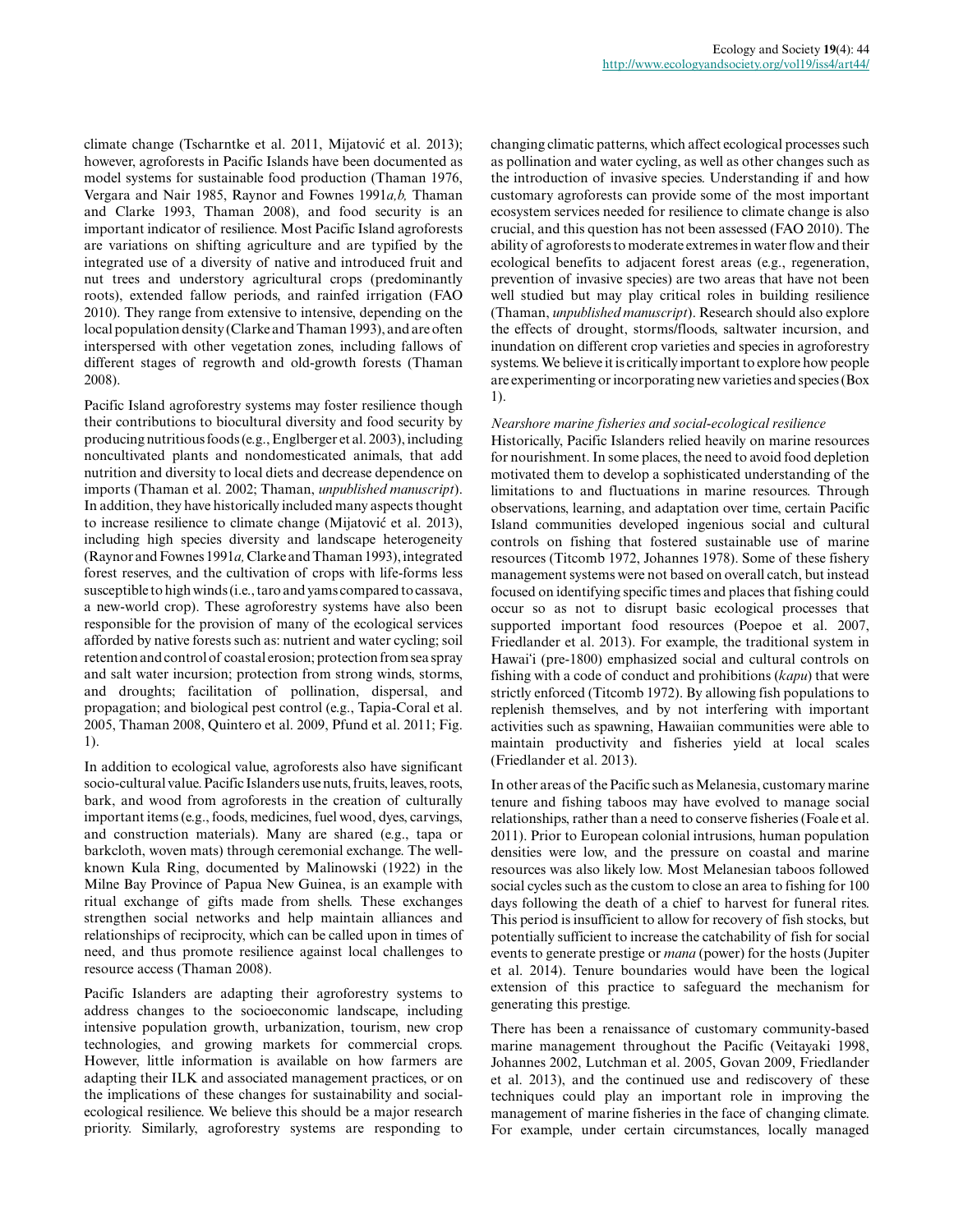marine areas that incorporate concepts of customary marine tenure can maintain ecosystem integrity while also providing for sustainable use of marine resources (Johannes 1997, Veitayaki 1997, Jupiter et al. 2014); however, there is variation. In Melanesia and elsewhere, persistent customs of periodic harvesting and temporal impermanence of no-take closures may need to be monitored carefully to achieve sustainability (Jupiter et al. 2012*b,* Cohen and Foale 2013). Because most locally managed marine areas are not legally registered, community managers often have the flexibility to adapt rules and regulations to resource fluctuations (Jupiter et al. 2014). Thus, they may be more capable than centralized governance systems in responding to the localscale effects of climate change. In addition, because reliance on marine resources often increases after hurricanes and drought, knowledge of how to manage the entire ecosystem effectively (from nearshore to pelagic and freshwater) can strengthen resilience (Thaman et al. 2002, Rasumssen et al. 2009; Fig. 1). Studies in Fiji show that holistic local marine areas management may be by far the best means of building resilience and helping seriously overfished areas and areas affected by extreme weather events (tsunamis, etc.) recover lost biodiversity and resilience (Thaman et al. 2014).

Recent research has focused on identifying the key ecological attributes of nearshore marine ecosystems that support ecological resilience (McClanahan et al. 2012). Reef fish biomass, particularly that of certain trophic groups such as apex predators and herbivores, is an important indicator of the health and resilience of coral reef ecosystems (Friedlander and DeMartini 2002, Mumby et al. 2007, 2013), but as exploitation of these assemblage components reaches critical thresholds, the overall health of reefs and the services they provide for human communities can decline dramatically (Bellwood et al. 2004, Sandin et al. 2008). Reefs under stress can shift rapidly into alternate, algae-dominated states that consequently reduce benefits to human communities (Hughes et al. 2007, Mumby 2009). Other key ecological factors such as reef fish trophic structure, ecological functional redundancy, and life history characters have also been proposed as key metrics that influence ecosystem service flows (Nyström et al. 2008).

Pacific Island fisheries are threatened by multiple anthropogenic factors, including overexploitation (which is expected to increase with rapidly rising human population growth in Pacific Islands), pollution, and erosion from upland habitat destruction, among others. The effects of climate change are expected to amplify these stresses. Specifically, rising sea surface temperatures are predicted to lead to increased coral bleaching and eventual coral death (Maina et al. 2011). Ocean acidification is predicted to inhibit coral reef growth, which will result in habitat loss (Keener et al. 2012) and up to 20% decline in coastal fisheries by 2050 (Bell et al. 2013).

There is a great need, therefore, to understand how customary fisheries management practices might affect ecological resilience under various climate change scenarios (Box 1). Identifying and supporting local practices that promote resilience and are within local control might have potential for addressing new problems operating across larger scales, such as declines in coral health due to ocean acidification and ocean warming. Some evidence suggests that locally managed marine areas can improve resilience potential by increasing herbivory and therefore reducing harmful coral-algal interactions (Rasher et al. 2012). Yet, this is complex because local factors can affect nearshore marine ecosystems (e.g., overfishing, pollution, sedimentation, and habitat destruction) while various socioeconomic changes can greatly affect management practices. For example, recent research has shown that increases in population growth and market opportunities can have profound effects on customary fisheries practices, leading to increased overexploitation (Cinner and Aswani 2007, Brewer et al. 2012). In addition, because the productivity of nearshore fisheries is expected to decline as human populations increase, communities (on high islands) who once relied heavily on fishing to meet subsistence needs may need to rely more on farming. There is a need to assess the capacity of agricultural systems to make up for the food lost due to reduced fishing productivity (Box 1). This underscores the importance of assessing resilience to climate change in Pacific Islands using a perspective that bridges land and ocean resources. The *ahupua*ʻ*a* and *vanua* concepts and the associated customary resource management practices that span from ridge to reef embody ecosystem-based management and provide an appropriate research framework.

## **Local leaders, social institutions, and social networks**

## *Customary and other leadership*

The success of resource management, especially under disaster recovery, depends on strong local leadership, social institutions, and social networks. Similarly, local leaders and institutions are critical for implementing adaptation to the effects of climate change (Agrawal 2010). In many Pacific Island nations, customary leaders continue to play important roles in daily governance and responses to disturbance; however, as political, economic, and environmental circumstances have changed, so have customary leaders' roles. Although chiefs in Fiji continue to have strong social standing and influence responses to activities that threaten the marine environment (i.e., destructive fishing, coral harvesting, and development), some chiefs are seen as uninformed when it comes to the state of fisheries (Veitayaki 1998). Their decreased authority, together with a weakened traditional system of control and more productive modern fishing techniques, challenges marine resource management (Veitayaki 1998).

Traditionally, chiefs throughout Polynesia were responsible for organizing community responses to disasters (Mercer et al. 2007, Colding et al. 2008). Today, other community leaders respond in times of crisis and need as well. For example, both customary leaders and church leaders in the Solomon Islands organize the distribution of food and other assistance following disasters (Rasmussen et al. 2009, Lauer et al. 2012; Fig. 1). The influence of the church in directing resource use and harvest can go beyond disaster response. Some authors observed how some churches in Fiji motivate intensive collective work (e.g., new taro cultivation and the temporary opening of marine protected areas for intensive fishing) to raise funds for church activities or expansion. Some authors also observed some church members in Pacific Islands intensifying their harvesting of marine resources so they can make larger financial contributions to the church.

In the Federated States of Micronesia (FSM), the Republic of Palau, and the Republic of the Marshall Islands, leaders use an integrative approach that combines ILK, other scientific knowledge systems, and planning. In Pohnpei (FSM), the concept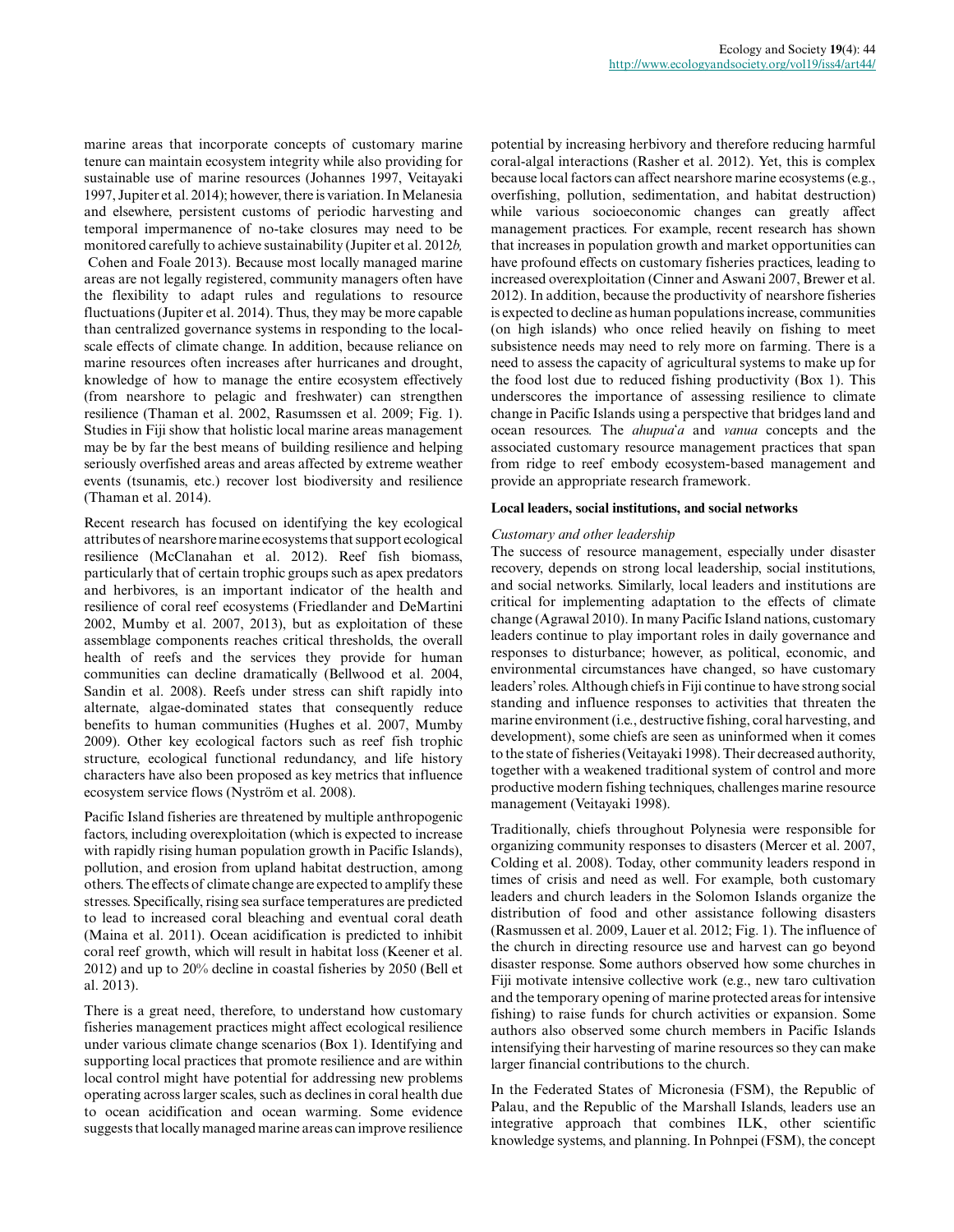is called *engine kehlap* (collective effort), and it has been revived to guide collaboration among government (customary and elected leaders), nongovernment, and other groups with regard to resource management under accelerating environmental change (Apis-Overhoff, *unpublished data*). The traditional concept has retained its power from the past and offers a framework for promoting the integration of all available systems to address local issues using culturally appropriate means. ILK should be applied thoughtfully and carefully because local leaders with expertise in ILK can lose esteem and power, for example, when their ILK becomes less reliable under increasingly unpredictable weather (Kronik and Verner 2010), and government leaders with top-down approaches to adaptation can be unrealistic and inefficient. However, collaboration among leaders can strengthen governance and adaptation approaches.

#### *Social institutions, social networks, and resilience*

Indicators of resilience in social-ecological systems include respected leaders (whether they are influential elders or college graduates) that encourage self-organization (Ostrom 2009), social networks and governance based in ILK (Adger 2003, Ford et al. 2008, Prno et al. 2011), and institutional diversity (Adger 2003, Dietz et al. 2003, Ostrom 2009; Fig. 1). Institutions that present a range of ways to structure rules for resource use, monitoring, and enforcement, with institutions that are "complex, redundant, and nested in many layers" (Dietz et al. 2003:1912) from the local to the international (Folke et al. 2002), are most effective. Leaders with ILK are an important part of this diversity (Fig. 1). We recommend research to explore the dynamics among leadership roles (i.e., customary, church, government, and nonprofit), institutional diversity, and resilience to climate change. We also recommend research to explore how integrated, culturally appropriate adaptation strategies that include ILK and build on customary governance structures can best be implemented and disseminated. There is a need to explore how adaptation measures can foster effective management and social resilience by incorporating ILK, while also involving women, youth, and nearby nonindigenous communities (Box 1). For example, in Fiji, nongovernmental organizations are training local resource committee members to "draw upon both traditional ecological knowledge as well as scientific information to communicate [local management rules] effectively in the village setting, particularly to target groups such as women and youth who have been previously underrepresented in past management planning workshops." (Jupiter et al. 2012*a:*159).

As important elements of social-ecological systems, social networks and institutions can promote the three defining characteristics of resilience (Resilience Alliance, [http://www.](http://www.resalliance.org/index.php/resilience) [resalliance.org/index.php/resilience\)](http://www.resalliance.org/index.php/resilience). They can buffer disturbance (e.g., through reciprocal exchange), promote self-organization (e.g., through local leadership), and facilitate social learning (for example, by serving as cumulative memory of a community's experience over an extended time period; Fig. 1). Social institutions and networks create, enforce, and foster the continuation of rules and the associated values and knowledge (Turner and Berkes 2006), as well as resource management, access, and use. Institutions that are able to adapt and respond to changing circumstances (e.g., allowing the relaxing of tenure

in times of crisis) are more resilient than rigid ones (e.g., Forbes et al. 2009, Lauer et al. 2012).

Supported by navigational knowledge and seafaring abilities, Pacific Islanders have developed social institutions and networks that promote the inter-island distribution of resources and connect people across land and vast expanses of water, and between nations (Alkire 1978, Thaman 2002, D'Arcy 2006). They have also developed intra-island networks, which have been vital for resource redistribution and cooperation (Mills 2005, Campbell 2009). Over many centuries, these exchange networks have facilitated the adaptation to local resource deficiencies under everyday circumstances and during crises by buffering the effects of disruption in resource availability due to storms, volcanic eruption, and sea-level rise (Ellen 2007, Thaman 2008).

In addition to managing resource distribution, social institutions and social networks also facilitate information exchange and knowledge transmission, specifically as it concerns ecosystem management (Olsson et al. 2004), the establishment and maintenance of customary resource management (Adger 2003), mobilizing collective responses to disturbance (Turner and Clifton 2009, Gómez-Baggethun et al. 2012), and thus, promoting adaptability to climate change (Adger 2003, Ford et al. 2008, Prno et al. 2011; Fig. 1). An important aspect of resilience to climate change is food security (Colding et al. 2008), which is supported by practices of reciprocity (e.g., with affines and/or consanguines), economic exchanges, and through barter and markets.

In Pacific Islands, reciprocity and social alliances have been established and maintained through ritualized exchanges of culturally salient items such as food (e.g., yams) and textiles (e.g., *tapa* or barkcloth and woven mats). Although ritual exchange networks are no longer practiced as they once were (Thaman et al. 2002), remittances can be seen as a modern practice of resource redistribution that maintain social connections (Rasmussen et al. 2009, Barnett and Campbell 2010), both under normal circumstances as well as in times of crisis. In 2011, an estimated \$137 million (USD) in remittances were sent to Samoa, \$65 million of which were from New Zealand, the country with the largest share of Samoans living abroad (World Bank 2012). Notable amounts of remittances from New Zealand to Samoa also followed Samoa's 1990 cyclone (Barnett and Campbell 2010) and 2009 tsunami (Gibson 2010). It is important to point out that this flow of resources is not unidirectional. While money is sent home, culturally significant goods (e.g., traditional foods) are sent abroad, keeping the diasporic community rooted in the home culture and maintaining the network. There is a need to explore current practices of reciprocity and social network exchanges because many are informal and undocumented. There is also a need to examine the relationship between practices of reciprocity and engagement in a cash or market economy. It is hypothesized that deeper engagement in a cash economy weakens practices of reciprocity (e.g., Lauer et al. 2012) and the links in social networks because it negates the need to share and encourages more resource extraction for the purposes of selling, but to our knowledge this has not been tested (Box 1).

Cooperative behavior and interdependence are reinforced through cultural values. A culture's worldview mediates its interconnected set of ILK, resource management practices, social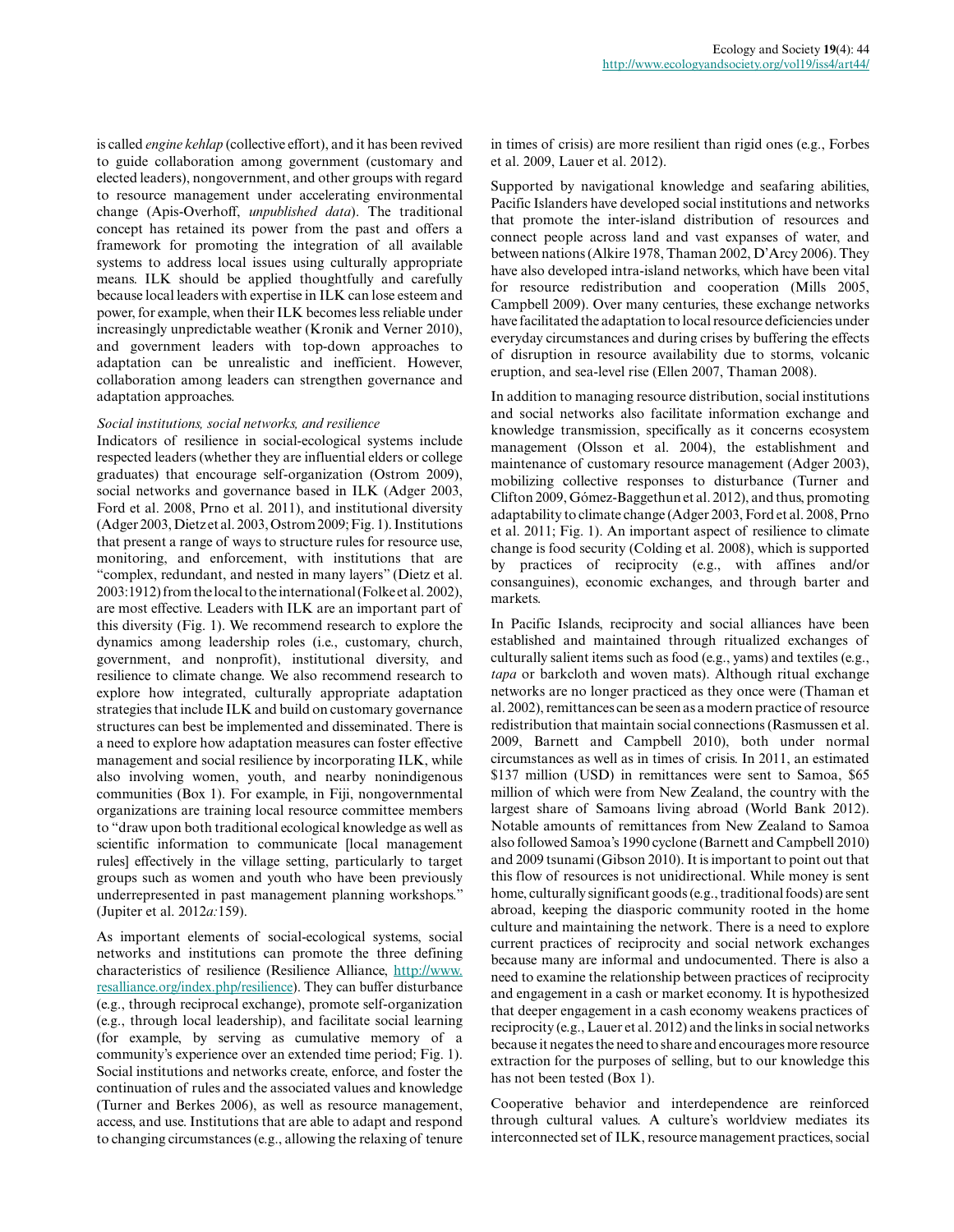networks, and social institutions (Berkes and Turner 2006; Fig. 1). In Pacific Islands, the act of giving has been a sign of prestige (for example, Malinowski 1922). Rather than being an accumulation of property, wealth can be a reflection of creating obligations that can be called upon at times of need. On Simbo (Solomon Islands), reciprocal obligations are maintained through *varivagana,* a concept that "connotes love, a feeling of concern for other people, and maintaining community relationships" (Lauer et al. 2012:44). Following the 2007 tsunami, this ethos supported Simbo Islanders' recovery by promoting the redistribution and sharing of resources such as planting space, building materials, and foods, including those that otherwise would have been restricted under customary tenure (Lauer et al. 2012). Similar exchanges have taken place elsewhere in the Pacific Islands after extreme events (Thaman et al. 2002, Campbell 2009). As noted by Kronik and Verner (2010:162), "Cultural values that deal with uncertainty and variability, developed within indigenous peoples' institutions over time, may be the main contribution in developing adaptation and mitigation strategies" (Fig. 1). These aspects of ILK systems are not peripheral. They are integrated and all-encompassing.

In addition to providing data to inform the understanding of change, ILK's associated worldviews, perspectives of the environment, and value systems are instructive for guiding how humans interact with and adapt to our natural environment (e.g., Turner and Berkes 2006, Burkett 2013, Leonard et al. 2013; Fig. 1). We strongly discourage selecting aspects of ILK (i.e., empirical observations) to include in scientific research and disassociating them from the worldviews and cultural values that undergird them. To do so misrepresents the knowledge systems and imposes a framework that may not be consistent with the local paradigm. Therefore, we recommend research to prioritize the identification of cultural values and associated practices that promote resilience as well as how to integrate them into adaptation communication and planning (Box 1).

## **Limitations**

While there exists great potential in learning from ILK to promote resilience to the effects of climate change, there are limitations. These include:

- **.** A lack of prior experience of change at this pace and magnitude. Although ILK systems are recognized for their adaptive capacity under past conditions, the rapid pace at which social, economic, and ecological changes are occurring might mean that ILK systems are unable to adapt quickly enough to prevent significant impacts (e.g., Nunn 2009).
- **.** A loss of ILK over time. Colonial and religious institutions displaced, devalued, and in some cases, outlawed indigenous languages and practices (e.g., Wilson 1998). ILK was lost as a result. The effects of epidemics from the West to immunologically naive indigenous populations also displaced and decreased ILK at the community and island levels (Bushnell 1993).
- **.** Many elements of ILK are strongly embedded in everyday social processes that have been modified through contact, colonialism, and now, globalization (e.g., Barnett and Campbell 2010). Elements of ILK may no longer be relevant in contemporary social contexts and might have fallen into disuse as a result. While this might be part of a normal process in dynamic knowledge systems, it means that ILK should not

always be assumed to be relevant to resilience and adaptation.

- **.** Shifting baselines. Local understandings of change, even those based in ILK with a long history, can be strongly influenced by a reference point of only a few generations previously. Although local fluctuations might be observed, they can be interpreted as within the range of normal variation, when longitudinal regional and global perspectives show otherwise (e.g., Albert et al 2013).
- **.** Not all ILK is necessarily aimed at sustainability (e.g., Foale et al. 2011, Berkes 2012). In some cases, ILK is oriented toward maximizing resource extraction. It cannot be assumed that it is always sustainable.
- **.** A loss of respect. Local leaders with expertise in ILK can lose esteem and power when their ILK becomes less reliable (e.g., Kronik and Verner 2010). In these cases, ILK might undermine authority or be an obstacle to effective governance.

# **CONCLUSIONS**

Although Pacific Islands are small, their ILK systems include valuable insights that are relevant at broad scales for understanding resilience and adaptability to the social-ecological effects of climate change. ILK systems can contribute local-scale and high-resolution observations, benchmark data, and insights into practices that enhance biocultural diversity, social-ecological resilience, and adaptive capacity in integrated terrestrial and marine systems. Through community-based and participatory approaches, ILK can complement and ground-truth climate models and direct culturally appropriate resource management, research, and adaptation measures. There is a great opportunity to learn from these systems and to understand their limitations. We emphasize the need for a social-ecological systems approach, attention to biocultural diversity, and collaborations among and within government agencies (e.g., weather service, agriculture, forestry and fisheries departments, climate change offices, and disaster management offices), academic, nongovernment, and policy organizations, and local communities. We believe that such collaborations can enrich knowledge at local and global scales and inform adaptation strategies in meaningful ways. A cohesive regional approach is needed, not just among U.S.-affiliated islands, the French territories, or the member countries of the Pacific Climate Forum. We strongly reiterate the point that Liu et al. (2007*a:*1516) make: "It is critical to move beyond the existing approaches for studying coupled systems, to develop more comprehensive portfolios, and to build an international network for interdisciplinary research spanning local, regional, national, and global levels." There is also a need for increased sharing of findings in diverse ways. This can be facilitated by open-access data sharing policies as well as through enhanced communication in which findings are translated into community-appropriate materials and messages using local languages, concepts, and locally accessible technologies.

*Responses to this article can be read online at:* [http://www.ecologyandsociety.org/issues/responses.](http://www.ecologyandsociety.org/issues/responses.php/6937) [php/6937](http://www.ecologyandsociety.org/issues/responses.php/6937)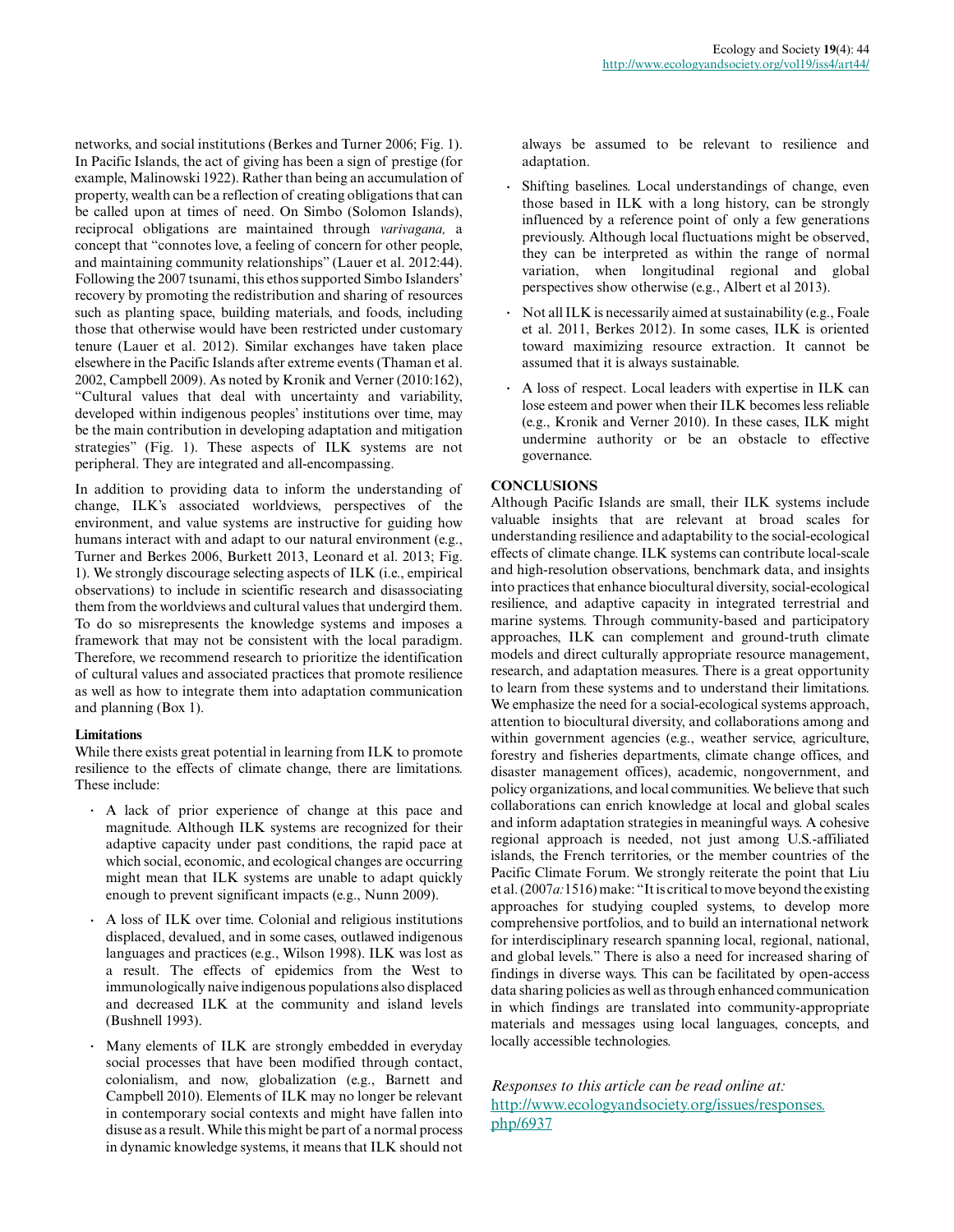#### **Acknowledgments:**

*The discussions during the "Hawaii-Fiji workshop on local ecological knowledge and social-ecological resiliency to climate change," held September 2–3, 2013 in Suva, Fiji, at the University of the South Pacific, provided inspiration for this paper, and we thank the participants, including the University of the South Pacific and University of Hawai*ʻ*i students, and the Econesian Society. This synthesis was funded in part by National Science Foundation grant OISE-1160830.*

## **LITERATURE CITED**

Acharya, S. 2011. Prediction of rainfall variation through flowering phenology of night-flowering jasmine (*Nyctanthes arbor-tristis* L .; Verbenaceae) in Tripura. *Indian Journal of Traditional Knowledge* 10(1):96-101. [online] URL: [http://nopr.](http://nopr.niscair.res.in/handle/123456789/11070) [niscair.res.in/handle/123456789/11070](http://nopr.niscair.res.in/handle/123456789/11070).

Adger, W. N. 2003. Social capital, collective action, and adaptation to climate change. *Economic Geography* 79 (4):387-404.

Adger, W. N., T. P. Hughes, C. Folke, S. R. Carpenter, and J. Rockström. 2005. Social-ecological resilience to coastal disasters. *Science* 309:1036-1039. [http://dx.doi.org/10.1126/science.1112122](http://dx.doi.org/10.1126%2Fscience.1112122)

Agrawal, A. 2010. Local institutions and adaptation to climate change. Pages 173-198 *in* R. Mearns and A. Norton, editors. *Social dimensions of climate change: equity and vulnerability in a warming world.* World Bank, Washington, D.C., USA.

Albert, S., M. Love, and T. D. Brewer. 2013. Contrasts in social and ecological assessments of coral reef health in Melanesia. *Pacific Science* 67(3):409-424. [http://dx.doi.org/10.2984/67.3.8](http://dx.doi.org/10.2984%2F67.3.8)

Alcorn, J. B. 1989. Process as resource. *Advances in Economic Botany* 7:63-77.

Alexander, C., N. Bynum, E. Johnson, U. King, T. Mustonen, P. Neofotis, N. Oettlé, C. Rosenzweig, C. Sakakibara, V. Shadrin, M. Vicarelli, J. Waterhouse, and B. Weeks. 2011. Linking indigenous and scientific knowledge of climate change. *BioScience* 61(6):477-484. [http://dx.doi.org/10.1525/bio.2011.61.6.10](http://dx.doi.org/10.1525%2Fbio.2011.61.6.10)

Alkire, W. H. 1978. *Coral islanders.* AHM Publishing, Arlington Heights, Illinois, USA.

Altieri, M. A., M. K. Anderson, and L. C. Merrick. 1989. Peasant agriculture and the conservation of crop and wild plant resources. *Conservation Biology* 1(1):49-58. [http://dx.doi.org/10.1111/](http://dx.doi.org/10.1111%2Fj.1523-1739.1987.tb00008.x) [j.1523-1739.1987.tb00008.x](http://dx.doi.org/10.1111%2Fj.1523-1739.1987.tb00008.x)

Baines, G. B. K. 1989. Traditional resource management in the Melanesian South Pacific: a development dilemma. Pages 273-295 *in* F. Berkes, editor. *Community-based sustainable development: the ecology of common property resources.* Belhaven, London, UK.

Barnes, J., M. Dove, M. Lahsen, A. Mathews, P. McElwee, R. McIntosh, F. Moore, J. O'Reilly, B. Orlove, R. Puri, H. Weiss, and K. Yager. 2013. Contribution of anthropology to the study of climate change. *Nature Climate Change* 3:541-544. [http://dx.doi.](http://dx.doi.org/10.1038/nclimate1775) [org/10.1038/nclimate1775](http://dx.doi.org/10.1038/nclimate1775)

Barnett, J., and J. Campbell. 2010. Climate change and small island States: power, knowledge and the South Pacific. Earthscan, London, UK.

Bart, D. 2006. Integrating local ecological knowledge and manipulative experiments to find the causes of environmental change. *Frontiers in Ecology and the Environment* 4:541-546. [http://dx.doi.org/10.1890/1540-9295\(2006\)4\[541:ILEKAM\]2.0.CO;2](http://dx.doi.org/10.1890%2F1540-9295%282006%294%5B541%3AILEKAM%5D2.0.CO%3B2)

Barthel, S., C. Crumley, and U. Svedin. 2013. Bio-cultural refugia —safeguarding diversity of practices for food security and biodiversity. *Global Environmental Change* 23(5):1142-1152. [http://dx.doi.org/10.1016/j.gloenvcha.2013.05.001](http://dx.doi.org/10.1016%2Fj.gloenvcha.2013.05.001)

Bell, J. D., A. Ganachaud, P. C. Gehrke, S. P. Griffiths, A. J. Hobday, O. Hoegh-Guldberg, J. E. Johnson, R. LeBorgne, P. Lehodey, J. M. Lough, R. J. Matear, T. D. Pickering, M. S. Pratchett, A. S. Gupta, I. Senina, and M. Waycott. 2013. Mixed responses of tropical Pacific fisheries and aquaculture to climate change. *Nature Climate Change* 3:591-599. [http://dx.doi.](http://dx.doi.org/10.1038%2Fnclimate1838) [org/10.1038/nclimate1838](http://dx.doi.org/10.1038%2Fnclimate1838)

Bellwood, D. R., T. P. Hughes, C. Folke, and M. Nyström. 2004. Confronting the coral reef crisis. *Nature* 429:827-833. [http://dx.](http://dx.doi.org/10.1038%2Fnature02691) [doi.org/10.1038/nature02691](http://dx.doi.org/10.1038%2Fnature02691)

Berkes, F. 1999. *Sacred ecology.* Taylor and Francis, Philadelphia, Pennsylvania, USA.

Berkes, F. 2009. Indigenous ways of knowing and the study of environmental change. *Journal of the Royal Society of New Zealand* 39(4):151-156. [http://dx.doi.org/10.1080/03014220909510568](http://dx.doi.org/10.1080%2F03014220909510568)

Berkes, F. 2012. *Sacred ecology.* Third edition. Routledge, London, UK.

Berkes, F., and D. Jolly. 2001. Adapting to climate change: socialecological resilience in a Canadian western Arctic community. *Conservation Ecology* 5(2): 18. [online] URL: [http://www.](http://www.consecol.org/vol5/iss2/art18/) [consecol.org/vol5/iss2/art18/.](http://www.consecol.org/vol5/iss2/art18/)

Berkes, F., and N. J. Turner. 2006. Knowledge, learning and the evolution of conservation practice for social-ecological system resilience. *Human Ecology* 34(4):479-494. [http://dx.doi.](http://dx.doi.org/10.1007%2Fs10745-006-9008-2) [org/10.1007/s10745-006-9008-2](http://dx.doi.org/10.1007%2Fs10745-006-9008-2)

Bird, R. B., B. F. Codding, P. G. Kauhanen, and D. W. Bird. 2012. Aboriginal hunting buffers climate-driven fire-size variability in Australia's spinifex grasslands. *Proceedings of the National Academy of Sciences* 109(26):10287-10292. [http://dx.doi.](http://dx.doi.org/10.1073%2Fpnas.1204585109) [org/10.1073/pnas.1204585109](http://dx.doi.org/10.1073%2Fpnas.1204585109)

Blaisdell, R. K., J. K. Lake, and H. K. Chang. 2005. Cover essay: *Ka Ahupua'a. EcoHealth* 2(4):373-375. [http://dx.doi.org/10.1007/](http://dx.doi.org/10.1007%2Fs10393-005-8932-8) [s10393-005-8932-8](http://dx.doi.org/10.1007%2Fs10393-005-8932-8)

Brewer, T. D., J. E. Cinner, R. Fisher, A. Green, and S. K. Wilson. 2012. Market access, population density, and socioeconomic development explain diversity and functional group biomass of coral reef fish assemblages. *Global Environmental Change* 22 (2):399-406. [http://dx.doi.org/10.1016/j.gloenvcha.2012.01.006](http://dx.doi.org/10.1016%2Fj.gloenvcha.2012.01.006)

Bridges, K. W., and W. C. McClatchey. 2009. Living on the margin: ethnoecological insights from Marshall Islanders at Rongelap Atoll. *Global Environmental Change* 19(2):140-146. [http://dx.doi.](http://dx.doi.org/10.1016%2Fj.gloenvcha.2009.01.009) [org/10.1016/j.gloenvcha.2009.01.009](http://dx.doi.org/10.1016%2Fj.gloenvcha.2009.01.009)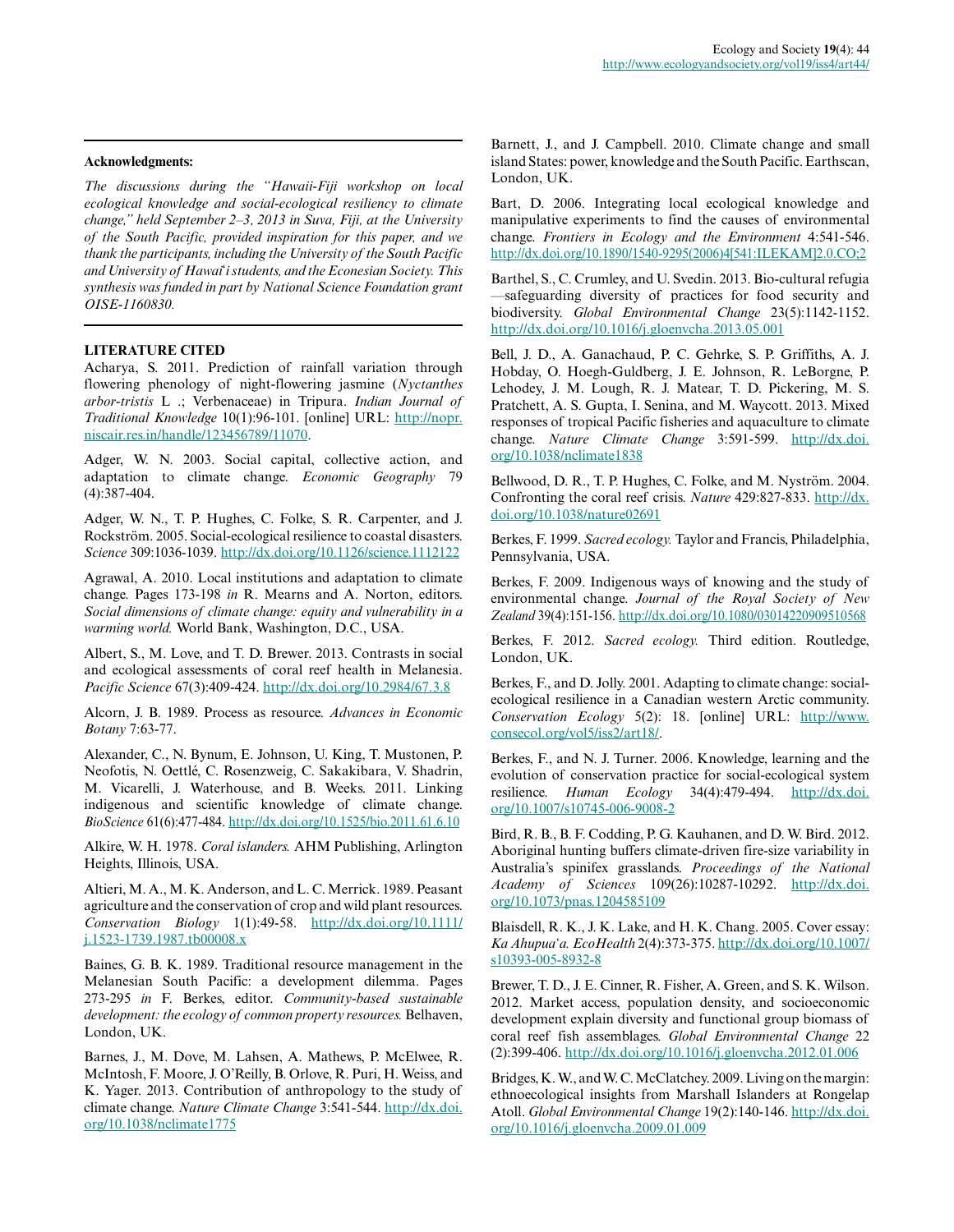Burkett, M. 2013. Indigenous environmental knowledge and climate change adaptation. Pages 96-118 *In* R. S. Abate and E. A. Kronk, editors. *Climate change and indigenous peoples: the search for legal remedies.* Edward Elgar, Cheltenham, UK. [http://](http://dx.doi.org/10.4337%2F9781781001806.00014) [dx.doi.org/10.4337/9781781001806.00014](http://dx.doi.org/10.4337%2F9781781001806.00014)

Bushnell, O. A. 1993. *The gifts of civilization: germs and genocide in Hawai*ʻ*i.* University of Hawaiʻi Press, Honolulu, Hawaiʻi, USA.

Campbell, J. R. 2006. *Traditional disaster reduction in Pacific Island communities.* GNS Science Report 2006/38. GNS Science, Wellington, New Zealand.

Campbell, J. 2009. Islandness: vulnerability and resilience in Oceania. *Shima: the International Journal of Research into Island Cultures* 3(1):85-97.

Carpenter, S. R., and W. A. Brock. 2008. Adaptive capacity and traps. *Ecology and Society* 13(2): 40. [online] URL: [http://www.](http://www.ecologyandsociety.org/vol13/iss2/art40/) [ecologyandsociety.org/vol13/iss2/art40/](http://www.ecologyandsociety.org/vol13/iss2/art40/).

Chapman, M. D. 1987. Women's fishing in Oceania. *Human Ecology* 15(3):267-288.<http://dx.doi.org/10.1007/BF00888026>

Chaudhary, P., and K. S. Bawa. 2011. Local perceptions of climate change validated by scientific evidence in the Himalayas. *Biology Letters* 7(5):767-770. [http://dx.doi.org/10.1098/rsbl.2011.0269](http://dx.doi.org/10.1098%2Frsbl.2011.0269)

Cinner, J. E., and S. Aswani. 2007. Integrating customary management into marine conservation. *Biological Conservation* 140:201-216. [http://dx.doi.org/10.1016/j.biocon.2007.08.008](http://dx.doi.org/10.1016%2Fj.biocon.2007.08.008)

Cinner, J. E., T. R. McClanahan, M. A. MacNeil, N. A. J. Graham, T. M. Daw, A. Mukminin, D. A. Feary, A. L. Rabearisoa, A. Wamukota, N. Jiddawi, S. J. Campbell, A. H. Baird, F. A. Januchowski-Hartley, S. Hamed, R. Lahari, T. Morove, and J. Kuange. 2012. Comanagement of coral reef social-ecological systems. *Proceedings of the National Academy of Sciences* 109 (14):5219-5222. [http://dx.doi.org/10.1073/pnas.1121215109](http://dx.doi.org/10.1073%2Fpnas.1121215109)

Clarke, W. C., and R. R. Thaman, editors. 1993. *Pacific Island agroforestry: systems for sustainability.* United Nations University Press, Tokyo, Japan.

Cohen, P. J., and S. J. Foale. 2013. Sustaining small-scale fisheries with periodically harvested marine reserves. *Marine Policy* 37:278-287. [http://dx.doi.org/10.1016/j.marpol.2012.05.010](http://dx.doi.org/10.1016%2Fj.marpol.2012.05.010)

Colding, J., T. Elmqvist, and P. Olsson. 2002. Living with disturbance: building resilience in social-ecological systems. Pages 163-186 *in* F. Berkes, J. Colding, and C. Folke, editors. *Navigating social-ecological systems: building resilience for complexity and change.* Cambridge University Press, Cambridge, UK. [http://dx.](http://dx.doi.org/10.1017%2FCBO9780511541957.011) [doi.org/10.1017/CBO9780511541957.011](http://dx.doi.org/10.1017%2FCBO9780511541957.011)

Costa-Pierce, B. A. 2002. The *Ahupua'a* aquaculture ecosystems in Hawaiʻi. Pages 30-43 *in* B. A. Costa-Pierce, editor. *Ecological aquaculture: the evolution of the blue revolution.* Wiley-Blackwell, Oxford, UK.

Cruikshank, J. 2001. Glaciers and climate change: perspectives from oral tradition. *Arctic* 54(4):377-393. [http://dx.doi.](http://dx.doi.org/10.14430%2Farctic795) [org/10.14430/arctic795](http://dx.doi.org/10.14430%2Farctic795)

D'Arcy, P. 2006. *The people of the sea: environment, identity, and history in Oceania.* University of Hawaiʻi Press, Honolulu, Hawaiʻi, USA.

Danielsen, F., N. D. Burgess, P. M. Jensen, and K. Pirhofer-Walzl. 2010. Environmental monitoring: the scale and speed of implementation varies according to the degree of peoples involvement. *Journal of Applied Ecology* 47(6):1166-1168. [http://](http://dx.doi.org/10.1111%2Fj.1365-2664.2010.01874.x) [dx.doi.org/10.1111/j.1365-2664.2010.01874.x](http://dx.doi.org/10.1111%2Fj.1365-2664.2010.01874.x)

Dietz, T., E. Ostrom, and P. C. Stern. 2003. The struggle to govern the commons. *Science* 302(5652):1907-1912. [http://dx.doi.](http://dx.doi.org/10.1126%2Fscience.1091015) [org/10.1126/science.1091015](http://dx.doi.org/10.1126%2Fscience.1091015)

Dieudonne, F., J. M. Farber, and S. Halapua, editors. 2002. *The Pacific Islands and the sea: 350 years of reporting on royal fishponds, coral reefs and ancient walled fish weirs in Oceania.* Neptune House, Encinitas, California, USA.

Duffy, D. C. 2011. No room in the ark? Climate change and biodiversity in the Pacific Islands of Oceania. *Pacific Conservation Biology* 17(3):192-200.

Eisner, W. R., J. Jelacic, C. J. Cuomo, C. Kim, K. M. Hinkel, and D. Del Alba. 2012. Producing an indigenous knowledge Web GIS for Arctic Alaska communities: challenges, successes, and lessons learned. *Transactions in GIS* 16(1):17-37. [http://dx.doi.](http://dx.doi.org/10.1111%2Fj.1467-9671.2011.01291.x) [org/10.1111/j.1467-9671.2011.01291.x](http://dx.doi.org/10.1111%2Fj.1467-9671.2011.01291.x)

Ellen, R. 2007. Introduction. Pages 1-45 *in* R. Ellen, editor. *Modern crises and traditional strategies: local ecological knowledge in island Southeast Asia.* Berghahn, New York, New York, USA.

Englberger, L., W. Aalbersberg, P. Ravi, E. Bonnin, G. C. Marks, M. H. Fitzgerald, and J. Elymore. 2003. Further analyses on Micronesian banana, taro, breadfruit and other foods for provitamin A carotenoids and minerals. *Journal of Food Composition and Analysis* 16(2):219-236. [http://dx.doi.org/10.1016/](http://dx.doi.org/10.1016%2FS0889-1575%2802%2900171-0) [S0889-1575\(02\)00171-0](http://dx.doi.org/10.1016%2FS0889-1575%2802%2900171-0)

Erdland, A. 1914. *The Marshall Islanders: life and customs, thought and religion of a South Seas people.* Translated from the German by Richard Nouse, (1961). Aschendorff, Münster, Germany.

FAO [Food and Agriculture Organization]. 2010. *Building resilience to climate change: root crop and fisheries production.* FAO, Rome, Italy. [online] URL: [http://www.fao.org/docrep/013/](http://www.fao.org/docrep/013/am014e/am014e.pdf) [am014e/am014e.pdf.](http://www.fao.org/docrep/013/am014e/am014e.pdf)

Finney, B. R. 1977. Voyaging canoes and the settlement of Polynesia. *Science* 196(4296):1277-1285. [http://dx.doi.org/10.1126/](http://dx.doi.org/10.1126%2Fscience.196.4296.1277) [science.196.4296.1277](http://dx.doi.org/10.1126%2Fscience.196.4296.1277)

Finney, B. 1998. Traditional navigation and nautical cartography in Oceania. Pages 443-492 *in* D. Woodward and G. M. Lewis, editors. *Cartography in the traditional African, American, Arctic, Australian, and Pacific Societies.* University of Chicago Press, Chicago, Illinois, USA.

Finney, B. R. 2003. *Sailing in the wake of the ancestors: reviving Polynesian voyaging.* Bishop Museum Press, Honolulu, Hawaiʻi, USA.

Finney, B., and S. Low. 2006. Navigation. Pages 154-197 *in* K. R. Howe. *Vaka Moana: voyages of the ancestors. The discovery and settlement of the Pacific.* Auckland War Memorial Museum, Auckland, New Zealand.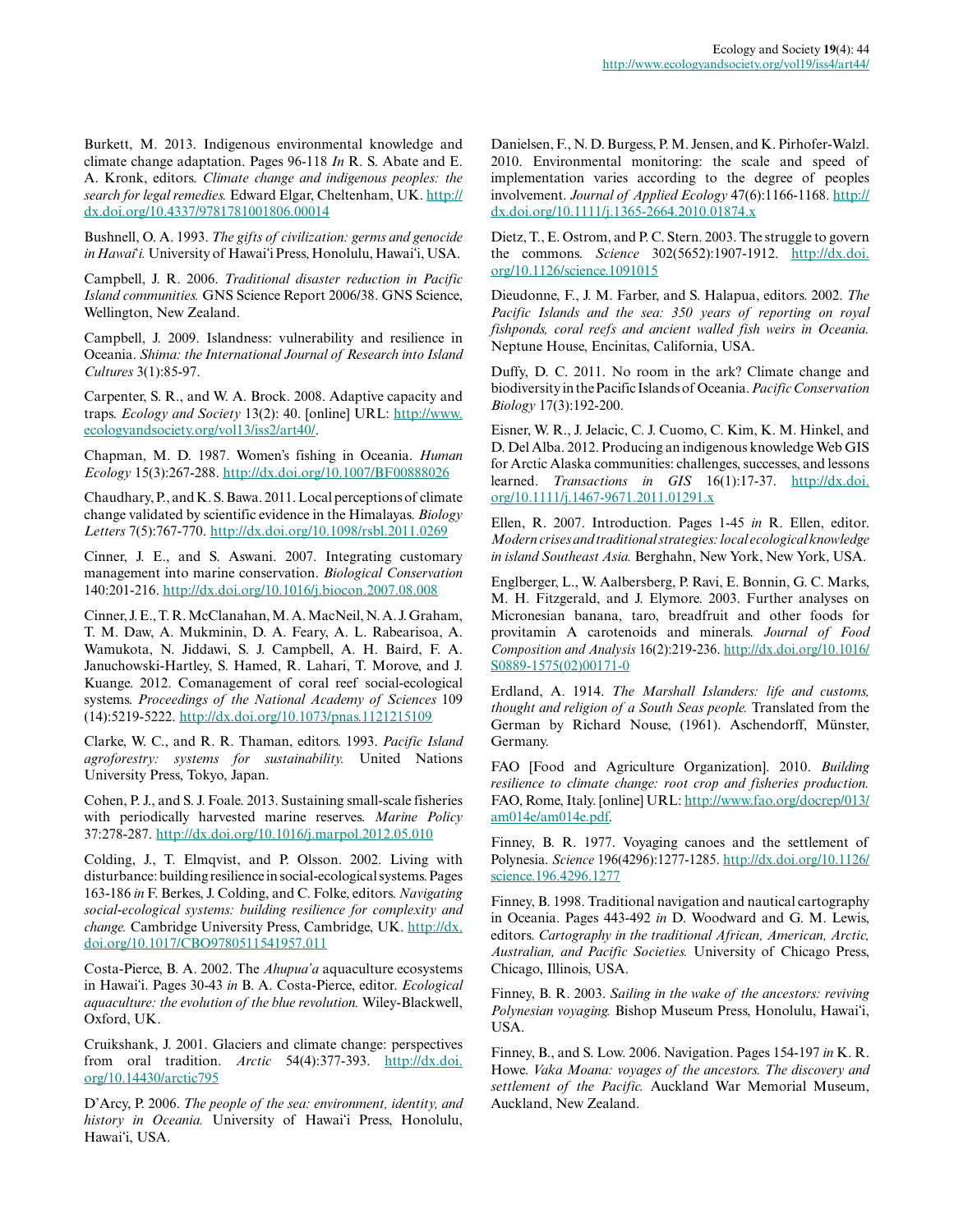FLMMA [Fiji Locally Managed Marine Areas Network]. 2011. *The way we work together: guidelines for members of the FLMMA network. FLMMA operations guide. Final 1.7.* Institute of Applied Sciences, University of the South Pacific, Suva, Fiji. [online] URL: [http://www.lmmanetwork.org/files/fiji/flmma\\_operations\\_guide.](http://www.lmmanetwork.org/files/fiji/flmma_operations_guide.doc) [doc.](http://www.lmmanetwork.org/files/fiji/flmma_operations_guide.doc)

Foale, S., P. Cohen, S. Januchowski-Hartley, A. Wenger, and M. Macintyre. 2011. Tenure and taboos: origins and implications for fisheries in the Pacific. *Fish and Fisheries* 12(4):357-369. [http://dx.](http://dx.doi.org/10.1111%2Fj.1467-2979.2010.00395.x) [doi.org/10.1111/j.1467-2979.2010.00395.x](http://dx.doi.org/10.1111%2Fj.1467-2979.2010.00395.x)

Folke, C., J. Colding, and F. Berkes. 2003. Synthesis: building resilience and adaptive capacity in social-ecological systems. Pages 352-388 *in* F. Berkes, J. Colding, and C. Folke, editors. *Navigating social-ecological systems: building resilience for complexity and change.* Cambridge University Press, Cambridge, UK.

Folke, C., S. Carpenter, T. Elmqvist, L. Gunderson, C. S. Holling, and B. Walker. 2002. Resilience and sustainable development: building adaptive capacity in a world of transformations. *Ambio* 31(5):437-440. <http://dx.doi.org/10.1579/0044-7447-31.5.437>

Forbes, B. C., F. Stammler, T. Kumpula, N. Meschtyb, A. Pajunen, and E. Kaarlejärvi. 2009. High resilience in the Yamal-Nenets social-ecological system, west Siberian Arctic, Russia. *Proceedings of the National Academy of Sciences* 106 (52):22041-22048. [http://dx.doi.org/10.1073/pnas.0908286106](http://dx.doi.org/10.1073%2Fpnas.0908286106)

Ford, J. D., T. Pearce, J. Gilligan, B. Smit, and J. Oakes. 2008. Climate change and hazards associated with ice use in northern Canada. *Arctic, Antarctic, and Alpine Research* 40(4):647-659. [http://dx.doi.org/10.1657/1523-0430\(07-040\)\[FORD\]2.0.CO;2](http://dx.doi.org/10.1657%2F1523-0430%2807-040%29%5BFORD%5D2.0.CO%3B2)

Friedlander, A. M., and E. E. DeMartini. 2002. Contrasts in density, size, and biomass of reef fishes between the northwestern and the main Hawaiian islands: the effects of fishing down apex predators. *Marine Ecology Progress Series* 230:253-264. [http://dx.](http://dx.doi.org/10.3354/meps230253) [doi.org/10.3354/meps230253](http://dx.doi.org/10.3354/meps230253)

Friedlander, A. M., J. M. Shackleroff, and J. N. Kittinger 2013. Customary marine resource knowledge and use in contemporary Hawaiʻi. *Pacific Science* 67(3):441-460. [http://dx.doi.org/10.2984/67.3.10](http://dx.doi.org/10.2984%2F67.3.10)

Garza, J. A., P.-S. Chu, C. W. Norton, and T. A. Schroeder. 2012. Changes of the prevailing trade winds over the islands of Hawaii and the North Pacific. *Journal of Geophysical Research: Atmospheres* 117(D11): D11109. [http://dx.doi.org/10.1029/2011JD016888](http://dx.doi.org/10.1029%2F2011JD016888)

Genz, J. 2011. Navigating the revival of voyaging in the Marshall Islands: predicaments of preservation and possibilities of collaboration. *Contemporary Pacific* 23(1):1-34. [http://dx.doi.](http://dx.doi.org/10.1353%2Fcp.2011.0017) [org/10.1353/cp.2011.0017](http://dx.doi.org/10.1353%2Fcp.2011.0017)

Gibson, J. 2010. Recent shocks and long-term change in the Samoan economy. *Pacific Economic Bulletin* 25(3):6-23.

Golbuu, Y., E. Wolanski, P. Harrison, R. H. Richmond, S. Victor, and K. E. Fabricius. 2011. Effects of land-use change on characteristics and dynamics of watershed discharges in Babeldaob, Palau, Micronesia. *Journal of Marine Biology* 2011: 981273. [http://dx.doi.org/10.1155/2011/981273](http://dx.doi.org/10.1155%2F2011%2F981273)

Gombos, M., S. Atkinson, and S. Wongbusarakum. 2013. *Adapting to a changing climate: guide to local early action planning*

*(LEAP) and management planning.* Micronesia Conservation Trust, Pohnpei, Federated States of Micronesia. [online] URL: [https://static.weadapt.org/knowledge-base/files/1344/5342cc6b8](https://static.weadapt.org/knowledge-base/files/1344/5342cc6b82c1dadapting-to-a-changing-climate-final-dec.-2013.pdf) [2c1dadapting-to-a-changing-climate-final-dec.-2013.pdf.](https://static.weadapt.org/knowledge-base/files/1344/5342cc6b82c1dadapting-to-a-changing-climate-final-dec.-2013.pdf)

Gómez-Baggethun, E., V. Reyes-García, P. Olsson, and C. Montes. 2012. Traditional ecological knowledge and community resilience to environmental extremes: a case study in Doñana, SW Spain. *Global Environmental Change* 22(3):640-650. [http://dx.doi.](http://dx.doi.org/10.1016%2Fj.gloenvcha.2012.02.005) [org/10.1016/j.gloenvcha.2012.02.005](http://dx.doi.org/10.1016%2Fj.gloenvcha.2012.02.005)

Gorenflo, L. J., S. Romaine, R. A. Mittermeier, and K. Walker-Painemilla. 2012. Co-occurrence of linguistic and biological diversity in biodiversity hotspots and high biodiversity wilderness areas. *Proceedings of the National Academy of Sciences* 109 (21):8032-8037. [http://dx.doi.org/10.1073/pnas.1117511109](http://dx.doi.org/10.1073%2Fpnas.1117511109)

Govan, H., editor. 2009. *Status and potential of locally-managed marine areas in the Pacific Island region: meeting nature conservation and sustainable livelihood targets through wide-spread implementation of LMMAs.* Coral Reef Initiatives for the Pacific (CRISP), Noumea, France. [online] URL: [http://mpra.ub.uni](http://mpra.ub.uni-muenchen.de/23828/1/MPRA_paper_23828.pdf)[muenchen.de/23828/1/MPRA\\_paper\\_23828.pdf.](http://mpra.ub.uni-muenchen.de/23828/1/MPRA_paper_23828.pdf)

Grantham, H. S., E. McLeod, A. Brooks, S. D. Jupiter, J. Hardcastle, A. J. Richardson, E. S. Poloczanska, T. Hills, N. Mieszkowska, C. J. Klein, and J. E. M. Watson. 2011. Ecosystembased adaptation in marine ecosystems of tropical Oceania in response to climate change. *Pacific Conservation Biology* 17:241-258.

Green, D., J. Billy, and A. Tapim. 2010. Indigenous Australians' knowledge of weather and climate. *Climatic Change* 100 (2):337-354. [http://dx.doi.org/10.1007/s10584-010-9803-z](http://dx.doi.org/10.1007%2Fs10584-010-9803-z)

Gunderson, L. H., and C. S. Holling, editors. 2002. *Panarchy: understanding transformations in human and natural systems.* Island Press, Washington, D.C., USA.

Hau'ofa, E. 1994. Our sea of islands. *Contemporary Pacific* 6 (1):147-161. [online] URL: <http://hdl.handle.net/10125/12960>.

Holling, C. S. 2001. Understanding the complexity of economic, ecological, and social systems. *Ecosystems* 4(5):390-405. [http://](http://dx.doi.org/10.1007%2Fs10021-001-0101-5) [dx.doi.org/10.1007/s10021-001-0101-5](http://dx.doi.org/10.1007%2Fs10021-001-0101-5)

Howe, K. R., editor. 2006. *Vaka Moana: voyages of the ancestors. The discovery and settlement of the Pacific.* Auckland War Memorial Museum, Auckland, New Zealand.

Hughes, T. P., M. J. Rodrigues, D. R. Bellwood, D. Ceccarelli, O. Hoegh-Guldberg, L. McCook, N. Moltschaniwskyj, M. S. Pratchett, R. S. Steneck, and B. Willis. 2007. Phase shifts, herbivory, and the resilience of coral reefs to climate change. *Current Biology* 17(4):360-365.<http://dx.doi:10.1016/j.cub.2006.12.049>

Huntington, H. P., S. Gearheard, A. R. Mahoney, and A. K. Salomon. 2011. Integrating traditional and scientific knowledge through collaborative natural science field research: identifying elements for success. *Arctic* 64(4):437-445. [http://dx.doi.](http://dx.doi.org/10.14430%2Farctic4143) [org/10.14430/arctic4143](http://dx.doi.org/10.14430%2Farctic4143)

Hviding, E. 1996. *Guardians of Marovo Lagoon: practice, place, and politics in maritime Melanesia.* Pacific Islands Monograph Series 14. University of Hawaiʻi Press, Honolulu, Hawaiʻi, USA.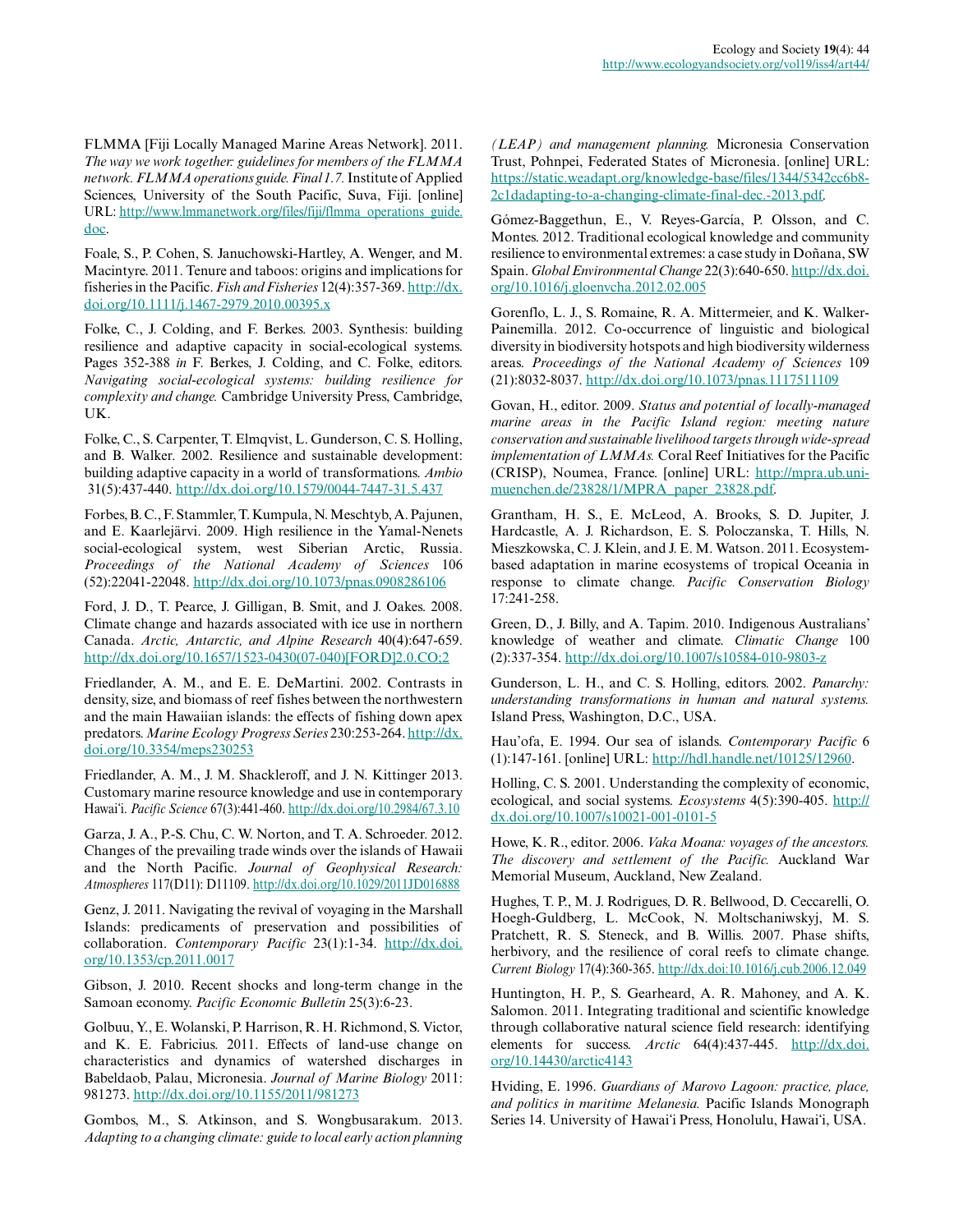IUCN [International Union for the Conservation of Nature]. 2013. *IUCN Red List of Threatened Species 2013.* IUCN, Cambridge, UK. [online] URL:<http://www.iucnredlist.org/>.

Jacob, C., T. McDaniels, and S. Hinch. 2010. Indigenous culture and adaptation to climate change: sockeye salmon and the St'át'imc people. *Mitigation and Adaptation Strategies for Global Change* 15(8):859-876. [http://dx.doi.org/10.1007/s11027-010-9244](http://dx.doi.org/10.1007%2Fs11027-010-9244-z) [z](http://dx.doi.org/10.1007%2Fs11027-010-9244-z)

Johannes, R. E. 1978. Traditional marine conservation methods in Oceania and their demise. *Annual Review of Ecology and Systematics* 9:349-364. [http://dx.doi.org/10.1146/annurev.](http://dx.doi.org/10.1146%2Fannurev.es.09.110178.002025) [es.09.110178.002025](http://dx.doi.org/10.1146%2Fannurev.es.09.110178.002025)

Johannes, R. E. 1981. *Words of the lagoon: fishing and marine lore in the Palau district of Micronesia.* University of California Press, Berkeley, California, USA.

Johannes, R. E. 1997. Traditional coral-reef fisheries management. Pages 380-385 *in* C. Birkeland, editor. *Life and death of coral reefs.* Chapman and Hall, New York, New York, USA.

Johannes, R. E. 2002. The renaissance of community-based marine resource management in Oceania. *Annual Review of Ecology and Systematics* 33:317-340. [http://dx.doi.org/10.1146/](http://dx.doi.org/10.1146%2Fannurev.ecolsys.33.010802.150524) [annurev.ecolsys.33.010802.150524](http://dx.doi.org/10.1146%2Fannurev.ecolsys.33.010802.150524)

JSSA [Japan Satoyama Satoumi Assessment]. 2010. *Satoyama-Satoumi ecosystems and human well-being: socio-ecological production landscapes of Japan - summary for decision makers.* United Nations University, Tokyo, Japan. [online] URL: [http://](http://www.ias.unu.edu/resource_centre/SDM-EN_24Feb2011.pdf) [www.ias.unu.edu/resource\\_centre/SDM-EN\\_24Feb2011.pdf.](http://www.ias.unu.edu/resource_centre/SDM-EN_24Feb2011.pdf)

Jupiter, S. D., P. J. Cohen, R. Weeks, A. Tawake, and H. Govan. 2014. Locally-managed marine areas: multiple objectives and diverse strategies. *Pacific Conservation Biology* 20(2):165-179.

Jupiter, S., C. McClennen, and E. Matthews. 2012*a.* Vatu-i-Ra seascape, Fiji. Pages 155-169 *in* J. A. Hilty, C. C. Chester, and M. S. Cross, editors. *Climate and conservation: landscape and seascape science, planning and action.* Island Press, Washington, D.C., USA.

Jupiter, S. D., R. Weeks, A. P. Jenkins, D. P. Egli, and A. Cakacaka. 2012*b.* Effects of a single intensive harvest on fish populations inside a customary marine closure. *Coral Reefs* 31:321-334. [http://](http://dx.doi.org/10.1007/s00338-012-0888-x) [dx.doi.org/10.1007/s00338-012-0888-x](http://dx.doi.org/10.1007/s00338-012-0888-x)

Keener, V. W., J. J. Marra, M. L. Finucane, D. Spooner, and M. H. Smith, editors. 2012. *Climate change and Pacific Islands: indicators and impacts. Report for the 2012 Pacific Islands regional climate assessment (PIRCA).* Island Press, Washington, D.C., USA.

King, D. N. T., A. Skipper, and W. B. Tawhai. 2008. Māori environmental knowledge of local weather and climate change in Aotearoa – New Zealand. *Climatic Change* 90(4):385-409. [http://](http://dx.doi.org/10.1007%2Fs10584-007-9372-y) [dx.doi.org/10.1007/s10584-007-9372-y](http://dx.doi.org/10.1007%2Fs10584-007-9372-y)

Kingsford, R. T., and S. D. Jupiter. 2014. Conservation lessons from the Pacific Islands. *Pacific Conservation Biology* 20 (2):134-135.

Kirch, P. V., and R. C. Green. 2001. *Hawaiki, ancestral Polynesia: an essay in historical anthropology.* Cambridge University Press, Cambridge, UK. [http://dx.doi.org/10.1017/CBO9780511613678](http://dx.doi.org/10.1017%2FCBO9780511613678)

Kronik, J., and D. Verner. 2010. The role of indigenous knowledge in crafting adaptation and mitigation strategies for climate change in Latin America. Pages 145-172 *in* R. Mearns and A. Norton, editors. *Social dimensions of climate change: equity and vulnerability in a warming world.* World Bank, Washington, D.C., USA. [online] URL: <http://hdl.handle.net/10986/2689>.

Krushelnycky, P. D., L. L. Loope, T. W. Giambelluca, F. Starr, K. Starr, D. R. Drake, A. D. Taylor, and R. H. Robichaux. 2013. Climate-associated population declines reverse recovery and threaten future of an iconic high-elevation plant. *Global Change Biology* 19(3):911-922. [http://dx.doi.org/10.1111/gcb.12111](http://dx.doi.org/10.1111%2Fgcb.12111)

Lauer, M., S. Albert, S. Aswani, B. S. Halpern, L. Campanella, and D. La Rose. 2012. Globalization, Pacific Islands, and the paradox of resilience. *Global Environmental Change* 23(1):40-50. [http://dx.doi.org/10.1016/j.gloenvcha.2012.10.011](http://dx.doi.org/10.1016%2Fj.gloenvcha.2012.10.011)

Leach, E. R. 1950. Primitive calendars. *Oceania* 20(4):245-262.

Lefale, P. F. 2010. *Ua 'afa le aso* stormy weather today: traditional ecological knowledge of weather and climate. The Samoa experience. *Climatic Change* 100(2):317-335. [http://dx.doi.](http://dx.doi.org/10.1007/s10584-009-9722-z) [org/10.1007/s10584-009-9722-z](http://dx.doi.org/10.1007/s10584-009-9722-z)

Leonard, S., M. Parsons, K. Olawsky, and F. Kofod. 2013. The role of culture and traditional knowledge in climate change adaptation: insights from East Kimberley, Australia. *Global Environmental Change* 23(3):623-632. [http://dx.doi.org/10.1016/](http://dx.doi.org/10.1016%2Fj.gloenvcha.2013.02.012) [j.gloenvcha.2013.02.012](http://dx.doi.org/10.1016%2Fj.gloenvcha.2013.02.012)

Lewis, D. 1994. *We, the navigators: the ancient art of landfinding in the Pacific.* Second edition. University of Hawaiʻi Press, Honolulu, Hawaiʻi, USA.

Lewis, M. P., G. F. Simons, and C. D. Fenning, editors. 2014. *Ethnologue: languages of the world.* Seventeenth edition. SIL International, Dallas, Texas, USA. [online] URL: [http://www.](http://www.ethnologue.com) [ethnologue.com.](http://www.ethnologue.com)

Liu, J., T. Dietz, S. R. Carpenter, M. Alberti, C. Folke, E. Moran, A. N. Pell, P. Deadman, T. Kratz, J. Lubchenco, E. Ostrom, Z. Ouyang, W. Provencher, C. L. Redman, S. H. Schneider, and W. W. Taylor. 2007*a.* Complexity of coupled human and natural systems. *Science* 317:1513-1516. [http://dx.doi.org/10.1126/](http://dx.doi.org/10.1126/science.1144004) [science.1144004](http://dx.doi.org/10.1126/science.1144004)

Liu, J., T. Dietz, S. R. Carpenter, C. Folke, M. Alberti, C. L. Redman, S. H. Schneider, E. Ostrom, A. N. Pell, J. Lubchenco, W. W. Taylor, Z. Ouyang, P. Deadman, T. Kratz, and W. Provencher. 2007*b.* Coupled human and natural systems. *Ambio* 36(8):639-649. [http://dx.doi.org/10.1579/0044-7447\(2007\)36\[639:](http://dx.doi.org/10.1579%2F0044-7447%282007%2936%5B639%3ACHANS%5D2.0.CO%3B2) [CHANS\]2.0.CO;2](http://dx.doi.org/10.1579%2F0044-7447%282007%2936%5B639%3ACHANS%5D2.0.CO%3B2)

Lutchman, I., W. Aalbersberg, D. Hinchley, G. Miles, A. Tiraa, and S. Wells, editors. 2005. *Marine protected areas: benefits and costs for islands.* WWF, Zeist, The Netherlands.

Mahoney, A., S. Gearheard, T. Oshima, and T. Qillaq. 2009. Sea ice thickness measurements from a community-based observing network. *Bulletin of the American Meteorological Society* 90 (3):370-377. [http://dx.doi.org/10.1175/2008BAMS2696.1](http://dx.doi.org/10.1175%2F2008BAMS2696.1)

Maina, J., T. R. McClanahan, V. Venus, M. Ateweberhan, and J. Madin. 2011. Global gradients of coral exposure to environmental stresses and implications for local management.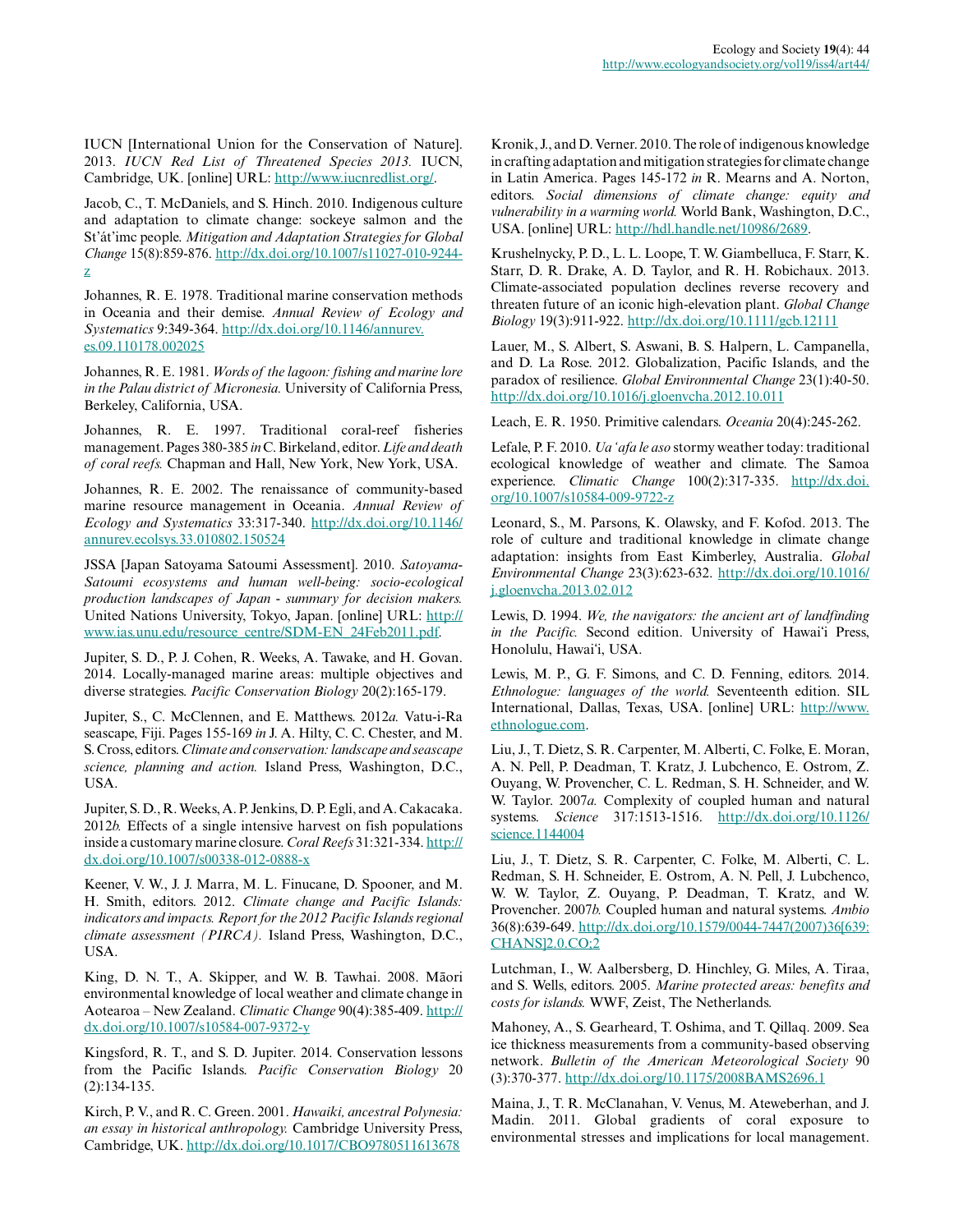*PLoS One* 6: e23064. [http://dx.doi.org/10.1371/journal.](http://dx.doi.org/10.1371%2Fjournal.pone.0023064) [pone.0023064](http://dx.doi.org/10.1371%2Fjournal.pone.0023064)

Malinowski, B. 1922. *Argonauts of the western Pacific.* Routledge, New York, New York, USA.

Malinowski, B. 1927. Lunar and seasonal calendar in the Trobriands. *Journal of the Royal Anthropological Institute of Great Britain and Ireland* 57:203-215. [http://dx.doi.org/10.2307/2843682](http://dx.doi.org/10.2307%2F2843682)

Marin, A. 2010. Riders under storms: contributions of nomadic herders' observations to analysing climate change in Mongolia. *Global Environmental Change* 20(1):162-176. [http://dx.doi.](http://dx.doi.org/10.1016%2Fj.gloenvcha.2009.10.004) [org/10.1016/j.gloenvcha.2009.10.004](http://dx.doi.org/10.1016%2Fj.gloenvcha.2009.10.004)

McAdoo, B. G., A. Moore, and J. Baumwoll. 2009. Indigenous knowledge and the near field population response during the 2007 Solomon Islands tsunami. *Natural Hazards* 48(1):73-82. [http://](http://dx.doi.org/10.1007%2Fs11069-008-9249-z) [dx.doi.org/10.1007/s11069-008-9249-z](http://dx.doi.org/10.1007%2Fs11069-008-9249-z)

McClanahan, T. R., S. D. Donner, J. A. Maynard, M. A. MacNeil, N. A. J. Graham, J. Maina, A. C. Baker, J. B. Alemu, M. Beger, S. J. Campbell, E. S. Darling, C. M. Eakin, S. F. Heron, S. D. Jupiter, C. J. Lundquist, E. McLeod, P. J. Mumby, M. J. Paddack, E. R. Selig, and R. van Woesik. 2012. Prioritizing key resilience indicators to support coral reef management in a changing climate. *PLoS One* 7(8): e42884. [http://dx.doi.org/10.1371/](http://dx.doi.org/10.1371/journal.pone.0042884) [journal.pone.0042884](http://dx.doi.org/10.1371/journal.pone.0042884)

Mercer, J. 2010. Disaster risk reduction or climate change adaptation: Are we reinventing the wheel? *Journal of International Development* 22(2):247-264.<http://dx.doi.org/10.1002/jid.1677>

Mercer, J., D. Dominey-Howes, I. Kelman, and K. Lloyd. 2007. The potential for combining indigenous and western knowledge in reducing vulnerability to environmental hazards in small island developing states. *Environmental Hazards* 7(4):245-256. [http://dx.](http://dx.doi.org/10.1016%2Fj.envhaz.2006.11.001) [doi.org/10.1016/j.envhaz.2006.11.001](http://dx.doi.org/10.1016%2Fj.envhaz.2006.11.001)

Mijatović, D., F. van Oudenhoven, P. Eyzaguirre, and T. Hodgkin. 2013. The role of agricultural biodiversity in strengthening resilience to climate change: towards an analytical framework. *International Journal of Agricultural Sustainability* 11(2):95-107. <http://dx.doi.org/10.1080/14735903.2012.691221>

Mills, P. R. 2005. Social integration and the Ala Loa: reconsidering the significance of trails in Hawaiian exchange. *Asian Perspectives* 41(1):148-166. [http://dx.doi.org/10.1353/](http://dx.doi.org/10.1353%2Fasi.2002.0008) [asi.2002.0008](http://dx.doi.org/10.1353%2Fasi.2002.0008)

Mirima Council. 2011. *Miriwoong seasonal calendar.* Mirima Council, Kununurra, Australia. [online] URL: [http://www.](http://www.mirima.org.au/calendar/) [mirima.org.au/calendar/](http://www.mirima.org.au/calendar/).

Mondragón, C. 2004. Of winds, worms and mana: the traditional calendar of the Torres Islands, Vanuatu. *Oceania* 74(4):289-309.

Mora, C., A. G. Frazier, R. J. Longman, R. S. Dacks, M. M. Walton, E. J. Tong, J. J. Sanchez, L. R. Kaiser, Y. O. Stender, J. M. Anderson, C. M. Ambrosino, I. Fernandez-Silva, L. M. Giuseffi, and T. W. Giambelluca. 2013. The projected timing of climate departure from recent variability. *Nature* 502 (7470):183-187. [http://dx.doi.org/10.1038/nature12540](http://dx.doi.org/10.1038%2Fnature12540)

Mumby, P. J. 2009. Phase shifts and the stability of macroalgal communities on Caribbean coral reefs. *Coral Reefs* 28(3):761-773. [http://dx.doi.org/10.1007/s00338-009-0506-8](http://dx.doi.org/10.1007%2Fs00338-009-0506-8)

Mumby, P. J., A. Hastings, and H. J. Edwards. 2007. Thresholds and the resilience of Caribbean coral reefs. *Nature* 450:98-101. [http://dx.doi.org/10.1038/nature06252](http://dx.doi.org/10.1038%2Fnature06252)

Mumby, P. J., N. H. Wolff, Y.-M. Bozec, I. Chollett, and P. Halloran. 2013. Operationalizing the resilience of coral reefs in an era of climate change. *Conservation Letters* 7(3):176-187. [http://dx.doi.org/10.1111/conl.12047](http://dx.doi.org/10.1111%2Fconl.12047)

Nakashima, D. J., K. Galloway McLean, H. D. Thulstrup, A. Ramos Castillo, and J. H. H. Toll. 2012. *Weathering uncertainty: traditional knowledge for climate change assessment and adaptation.* UNESCO, Paris, France.

Nelson, D. R., W. N. Adger, and K. Brown. 2007. Adaptation to environmental change: contributions of a resilience framework. *Annual Review of Environment and Resources* 32:395-419. [http://](http://dx.doi.org/10.1146%2Fannurev.energy.32.051807.090348) [dx.doi.org/10.1146/annurev.energy.32.051807.090348](http://dx.doi.org/10.1146%2Fannurev.energy.32.051807.090348)

Nunn, P. D. 2009. Responding to the challenges of climate change in the Pacific Islands: management and technological imperatives. *Climate Research* 40(2-3):211-231. [http://dx.doi.org/10.3354/](http://dx.doi.org/10.3354%2Fcr00806) [cr00806](http://dx.doi.org/10.3354%2Fcr00806)

Nyström, M., N. A. J. Graham, J. Lokrantz, and A. V. Norström. 2008. Capturing the cornerstones of coral reef resilience: linking theory to practice. *Coral Reefs* 27(4):795-809. [http://dx.doi.](http://dx.doi.org/10.1007%2Fs00338-008-0426-z) [org/10.1007/s00338-008-0426-z](http://dx.doi.org/10.1007%2Fs00338-008-0426-z)

Olsson, P., C. Folke, and F. Berkes. 2004. Adaptive comanagement for building resilience in social-ecological systems. *Environmental Management* 34(1):75-90. [http://dx.doi.org/10.1007/s00267-003-0101-7](http://dx.doi.org/10.1007%2Fs00267-003-0101-7)

Orcherton, D. F. 2011. Raising the bar: recognizing the intricacies of cultural and ecological knowledge (CEK) in natural resource management. *Journal of Ecosystems and Management* 12 (3):55-82. [online] URL: [http://jem.forrex.org/index.php/jem/](http://jem.forrex.org/index.php/jem/article/view/48/102) [article/view/48/102](http://jem.forrex.org/index.php/jem/article/view/48/102).

Orlove, B. 2003. How people name seasons. Pages 121-140 *in* S. Strauss and B. S. Orlove, editors. *Weather, climate, culture.* Berg, Oxford, UK.

Ostrom, E. 2009. A general framework for analyzing sustainability of social-ecological systems. *Science* 325 (5939):419-422. [http://dx.doi.org/10.1126/science.1172133](http://dx.doi.org/10.1126%2Fscience.1172133)

Patz, J. A., D. Campbell-Lendrum, T. Holloway, and J. A. Foley. 2005. Impact of regional climate change on human health. *Nature* 438:310-317. [http://dx.doi.org/10.1038/nature04188](http://dx.doi.org/10.1038%2Fnature04188)

Pfund, J.-L., J. D. Watts, M. Boissière, A. Boucard, R. M. Bullock, A. Ekadinata, S. Dewi, L. Feintrenie, P. Levang, S. Rantala, D. Sheil, T. C. H. Sunderland, and Z. L. Urech. 2011. Understanding and integrating local perceptions of trees and forests into incentives for sustainable landscape management. *Environmental Management* 48(2):334-349. [http://dx.doi.org/10.1007/s00267-011-9689-1](http://dx.doi.org/10.1007%2Fs00267-011-9689-1)

Poepoe, K., P. Bartram, and A. Friedlander. 2007. The use of traditional Hawaiian knowledge in the contemporary management of marine resources. Pages 117-141 *in* N. Haggan, B. Neis, and I. G. Baird, editors. *Fishers' knowledge in fisheries science and management.* UNESCO, Paris, France.

Price, C. 2009. Will a drier climate result in more lightning? *Atmospheric Research* 91(2-4):479-484. [http://dx.doi.org/10.1016/](http://dx.doi.org/10.1016/j.atmosres.2008.05.016) [j.atmosres.2008.05.016](http://dx.doi.org/10.1016/j.atmosres.2008.05.016)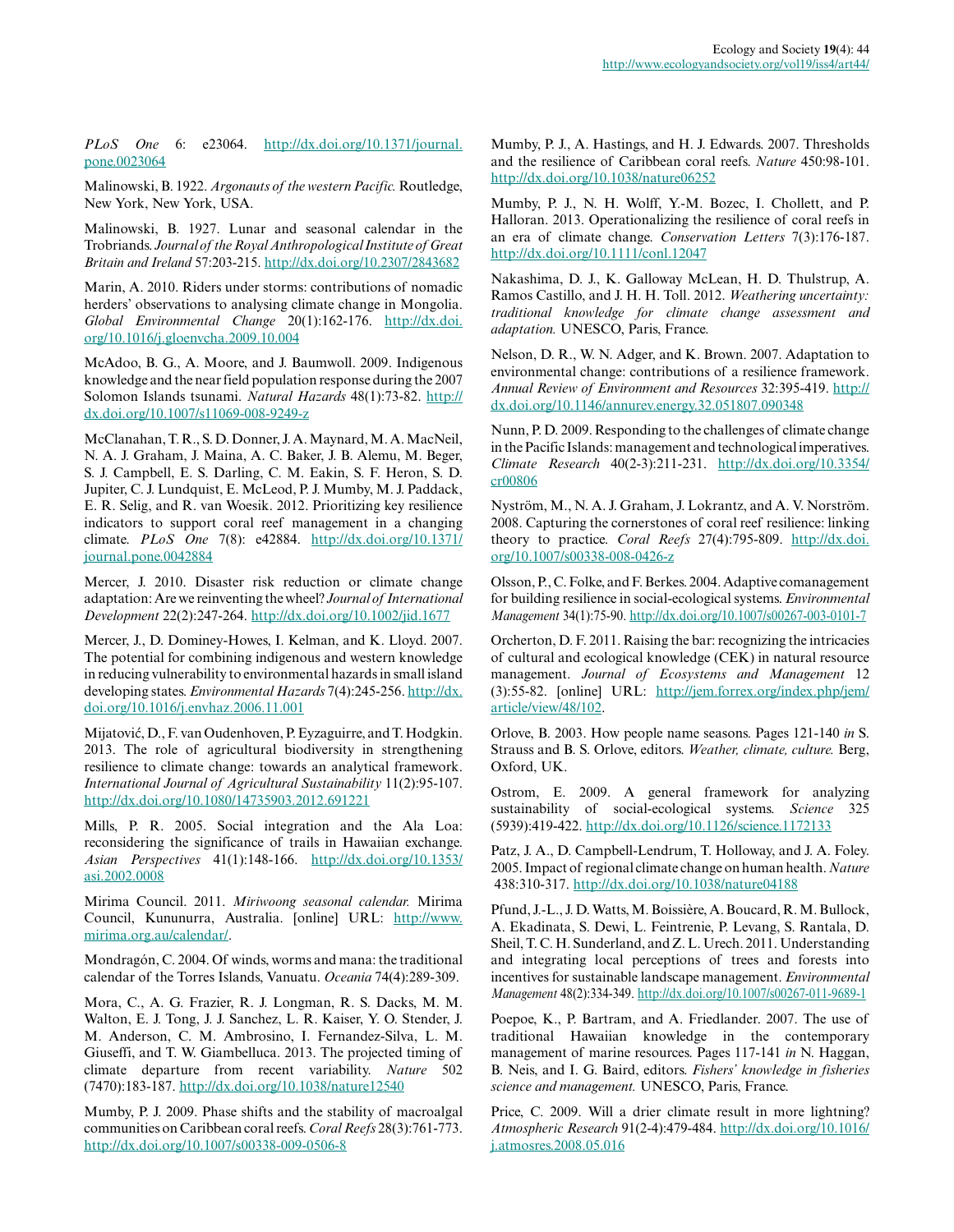Prno, J., B. Bradshaw, J. Wandel, T. Pearce, B. Smit, and L. Tozer. 2011. Community vulnerability to climate change in the context of other exposure-sensitivities in Kugluktuk, Nunavut. *Polar Research* 30: 7363. [http://dx.doi.org/10.3402/polar.v30i0.7363](http://dx.doi.org/10.3402%2Fpolar.v30i0.7363)

Prober, S. M., M. H. O'Connor, and F. J. Walsh. 2011. Australian Aboriginal peoples' seasonal knowledge: a potential basis for shared understanding in environmental management. *Ecology and Society* 16(2): 12. [online] URL: [http://www.ecologyandsociety.](http://www.ecologyandsociety.org/vol16/iss2/art12/) [org/vol16/iss2/art12/](http://www.ecologyandsociety.org/vol16/iss2/art12/).

Quintero, M., S. Wunder, and R. D. Estrada. 2009. For services rendered? Modeling hydrology and livelihoods in Andean payments for environmental services schemes. *Forest Ecology and Management* 258(9):1871-1880. [http://dx.doi.org/10.1016/j.](http://dx.doi.org/10.1016%2Fj.foreco.2009.04.032) [foreco.2009.04.032](http://dx.doi.org/10.1016%2Fj.foreco.2009.04.032)

Rasher, D. B., S. Engel, V. Bonito, G. J. Fraser, J. P. Montoya, and M. E. Hay. 2012. Effects of herbivory, nutrients, and reef protection on algal proliferation and coral growth on a tropical reef. *Oecologia* 169(1):187-198. [http://dx.doi.org/10.1007/](http://dx.doi.org/10.1007%2Fs00442-011-2174-y) [s00442-011-2174-y](http://dx.doi.org/10.1007%2Fs00442-011-2174-y)

Rasmussen, K., W. May, T. Birk, M. Mataki, O. Mertz, and D. Yee. 2009. Climate change on three Polynesian outliers in the Solomon Islands: impacts, vulnerability and adaptation. *Geografisk Tidsskrift-Danish Journal of Geography* 109(1):1-13. [http://dx.doi.org/10.1080/00167223.2009.10649592](http://dx.doi.org/10.1080%2F00167223.2009.10649592)

Raynor, W. C., and J. H. Fownes. 1991*a.* Indigenous agroforestry of Pohnpei 1. Plant species and cultivars. *Agroforestry Systems* 16(2):139-157. <http://dx.doi.org/10.1007/BF00129745>

Raynor, W. C., and J. H. Fownes. 1991*b.* Indigenous agroforestry of Pohnpei 2. Spatial and successional vegetation patterns. *Agroforestry Systems* 16(2):159-165. [http://dx.doi.org/10.1007/](http://dx.doi.org/10.1007/BF00129746) [BF00129746](http://dx.doi.org/10.1007/BF00129746)

Republic of Vanuatu. 2011. *Adaptation actions.* National Advisory Board on Climate Change and Disaster Risk Reduction, Port Vila, Vanuatu.

Ruddle, K. 1998. The context of policy design for existing community-based fisheries management systems in the Pacific Islands. *Ocean and Coastal Management* 40(2):105-126. [http://dx.](http://dx.doi.org/10.1016%2FS0964-5691%2898%2900040-4) [doi.org/10.1016/S0964-5691\(98\)00040-4](http://dx.doi.org/10.1016%2FS0964-5691%2898%2900040-4)

Ruddle, K., and T. Akimichi, editors. 1984. *Maritime institutions in the Western Pacific.* Senri Ethnological Studies 17. National Museum of Ethnology, Osaka, Japan.

Rudiak-Gould, P. 2014. The influence of science communication on indigenous climate change perception: theoretical and practical implications. *Human Ecology* 42(1):75-86. [http://dx.doi.](http://dx.doi.org/10.1007%2Fs10745-013-9605-9) [org/10.1007/s10745-013-9605-9](http://dx.doi.org/10.1007%2Fs10745-013-9605-9)

Salick, J., and N. Ross. 2009. Traditional peoples and climate change. *Global Environmental Change* 19(2):137-139. [http://dx.](http://dx.doi.org/10.1016/j.gloenvcha.2009.01.004) [doi.org/10.1016/j.gloenvcha.2009.01.004](http://dx.doi.org/10.1016/j.gloenvcha.2009.01.004)

Sandin, S. A., J. E. Smith, E. E. DeMartini, E. A. Dinsdale, S. D. Donner, A. M. Friedlander, T. Konotchick, M. Malay, J. E. Maragos, D. Obura, O. Pantos, G. Paulay, M. Richie, F. Rohwer, R. E. Schroeder, S. Walsh, J. B. C. Jackson, N. Knowlton, and E. Sala. 2008. Baselines and degradation of coral reefs in the northern Line Islands. *PLoS One* 3(2): e1548. [http://dx.doi.](http://dx.doi.org/10.1371%2Fjournal.pone.0001548) [org/10.1371/journal.pone.0001548](http://dx.doi.org/10.1371%2Fjournal.pone.0001548)

Schmidt, I. B., and T. Ticktin. 2012. When lessons from matrix population models and local ecological knowledge coincide – effects of flower stalk harvest in the Brazilian savanna. *Biological Conservation* 152:187-195. [http://dx.doi.org/10.1016/j.biocon.2012.03.018](http://dx.doi.org/10.1016%2Fj.biocon.2012.03.018)

Sillitoe, P. 1994. Whether rain or shine: weather regimes from a New Guinea perspective. *Oceania* 64:246-270.

Smith, A. C. 1996. *Flora vitensis nova.* National Tropical Botanical Garden, Lawai, Hawaiʻi, USA. [online] URL: [http://ia700309.us.](http://ia700309.us.archive.org/28/items/floravitiensisno1996smit/floravitiensisno1996smit.pdf) [archive.org/28/items/floravitiensisno1996smit/floravitiensisno1996smit.](http://ia700309.us.archive.org/28/items/floravitiensisno1996smit/floravitiensisno1996smit.pdf) [pdf.](http://ia700309.us.archive.org/28/items/floravitiensisno1996smit/floravitiensisno1996smit.pdf)

Tapia-Coral, S. C., F. J. Luizão, E. Wandelli, and E. C. M. Fernandes. 2005. Carbon and nutrient stocks in the litter layer of agroforestry systems in central Amazonia, Brazil. *Agroforestry Systems* 65(1):33-42. [http://dx.doi.org/10.1007/s10457-004-5152-0](http://dx.doi.org/10.1007%2Fs10457-004-5152-0)

Thaman, R. R. 1976. The role of indigenous agricultural systems in fulfilling the needs of Pacific societies. Pages 35-52 *in* E. K. Fisk, J. B. Hardatek, and R. R. Thaman, editors. *Food production in the South Pacific.* R. W. Parkinson Memorial Lectures. University of the South Pacific, Suva, Fiji.

Thaman, R. 2002. Threats to Pacific Island biodiversity and biodiversity conservation in the Pacific Islands. *Development Bulletin* 58:23-27.

Thaman, R. R. 2008. Pacific Island agrobiodiversity and ethnobiodiversity: a foundation for sustainable Pacific Island life. *Biodiversity and Agriculture* 9(1-2):102-110. [http://dx.doi.](http://dx.doi.org/10.1080%2F14888386.2008.9712895) [org/10.1080/14888386.2008.9712895](http://dx.doi.org/10.1080%2F14888386.2008.9712895)

Thaman, R. R. 2009. Our biodiversity as food security. *Mai Life* May 2009, 46-48.

Thaman, R. R., A. Balawa, and T. Fong. 2014. Putting ancient winds and life into new sails: indigenous knowledge as a basis for education of sustainable development (ESD) – a case study of the return of marine biodiversity to Vanuau Navakavu, Fiji. Pages 163-184 *in* M. 'Otunuku, U. Nabobo-Baba, and S. Johansson-Fua, editors. *Of waves, winds and wonderful things: a decade of rethinking Pacific education.* University of the South Pacific Press, Suva, Fiji.

Thaman, R. R., and W. C. Clarke. 1993. Agroforestry in the Pacific Islands: systems for sustainability. Pages 191-215 *in* W. C. Clarke and R. R. Thaman, editors. *Agroforestry in the Pacific Islands: systems for sustainability.* United Nations University Press, Tokyo, Japan.

Thaman, R., P. Lyver, R. Mpande, E. Perez, J. Cariño, and K. Takeuchi, editors. 2013. *The contribution of indigenous and local knowledge systems to IPBES: building synergies with science.* IPBES Expert Meeting Report. UNESCO, Paris, France.

Thaman, R. R., M. Meleisea, and J. Makasiale. 2002. Agricultural diversity and traditional knowledge as insurance against natural disasters. *Pacific Health Dialog* 9(1):76-85.

Thornton, T. F., and A. M. Scheer. 2012. Collaborative engagement of local and traditional knowledge and science in marine environments: a review. *Ecology and Society* 17(3): 8. [http://dx.doi.org/10.5751/ES-04714-170308](http://dx.doi.org/10.5751%2FES-04714-170308)

Ticktin, T., A. N. Whitehead, and H. Fraiola. 2006. Traditional gathering of native *hula* plants in alien-invaded Hawaiian forests: